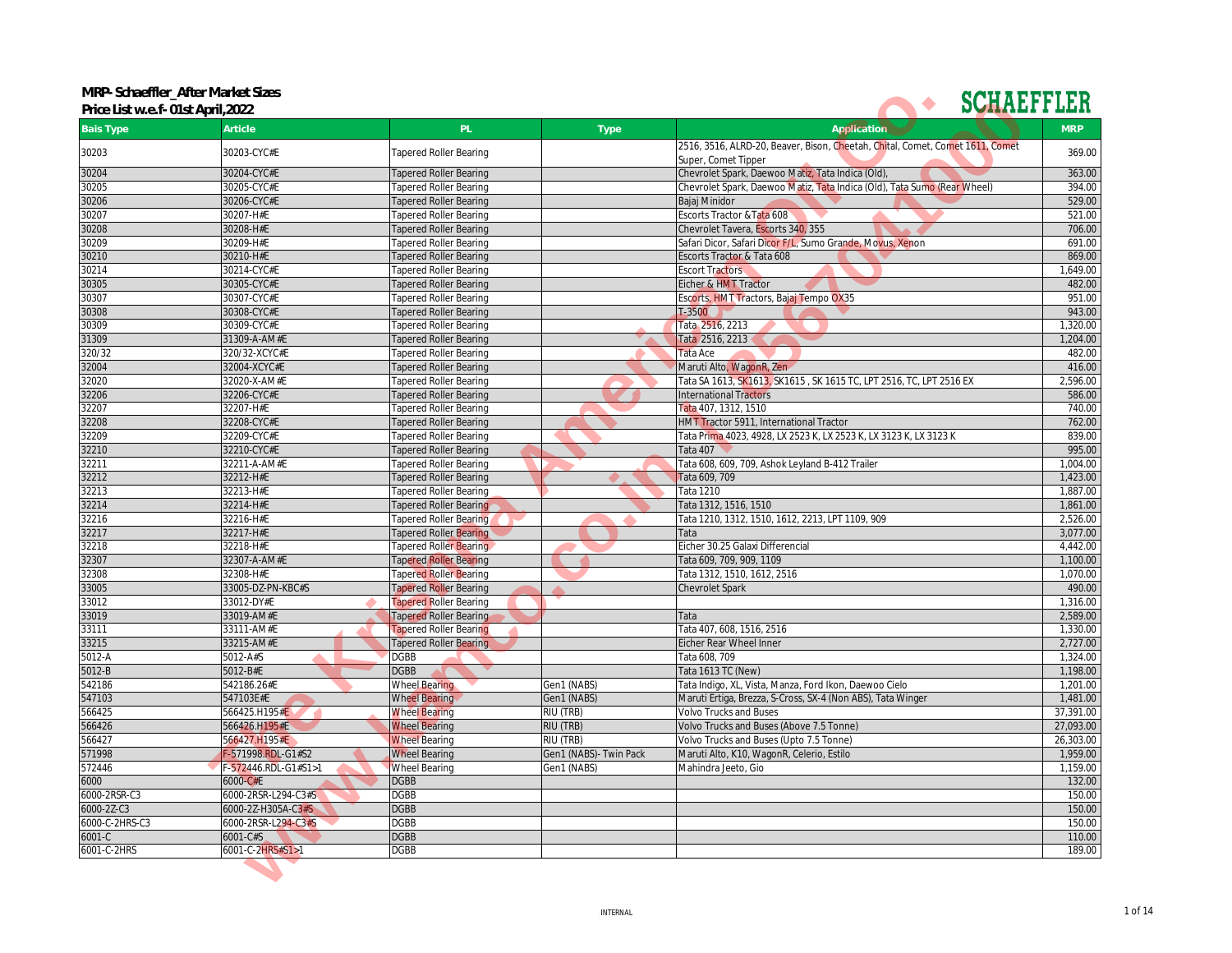| <b>Bais Type</b>    | Article                | PL.         | <b>Type</b> | Application                                                                                            | <b>MRP</b> |
|---------------------|------------------------|-------------|-------------|--------------------------------------------------------------------------------------------------------|------------|
| 6001-C-2HRS-C3      | 6001-C-2HRS-C3#S1>2    | <b>DGBB</b> |             | <b>TANK</b>                                                                                            | 189.00     |
| 6001-C-2Z-C3        | 6001-C-2Z-C3#S1>1      | <b>DGBB</b> |             |                                                                                                        | 145.00     |
| 6001-C-C3           | 6001-C-C3#S            | <b>DGBB</b> |             | Cam Shaft Honda Eterno / Unicorn / Shine & Transmission TVS Star / Centra & Hero<br><b>CBZ Extreme</b> | 110.00     |
| 6001-C-HRS          | 6001-C-HRS#S           | <b>DGBB</b> |             | ▲                                                                                                      | 161.00     |
| 6001-C-HRS-C3       | 6001-C-HRS-C3#S        | <b>DGBB</b> |             |                                                                                                        | 161.00     |
| 6002                | 6002#S1                | <b>DGBB</b> |             |                                                                                                        | 136.00     |
| 6002-2RSR           | 6002-2RSR#S1           | <b>DGBB</b> |             |                                                                                                        | 206.00     |
| 6002-2RSR-C3        | 6002-2RSR-C3#S1        | <b>DGBB</b> |             |                                                                                                        | 206.00     |
| 6002-2RSR-L207      | 6002-2RSR-L207#E       | <b>DGBB</b> |             |                                                                                                        | 230.00     |
| 6002-2RSR-L207-C3   | 6002-2RSR-L207-C3#S1>1 | <b>DGBB</b> |             |                                                                                                        | 230.00     |
| 6002-C-2Z           | 6002-2Z#S1             | <b>DGBB</b> |             |                                                                                                        | 181.00     |
| 6002-C3             | 6002-C3#S1             | <b>DGBB</b> |             | Cam Shaft Honda Activa / Bajaj Discover & Clutch Bajaj Discover                                        | 136.00     |
| 6003                | 6003#S1                | <b>DGBB</b> |             |                                                                                                        | 159.00     |
| 6003-2RSR           | 6003-2RSR#E>A          | <b>DGBB</b> |             |                                                                                                        | 241.00     |
| 6003-2RSR-C3        | 6003-2RSR-C3#E>A       | <b>DGBB</b> |             |                                                                                                        | 241.00     |
| 6003-2RSR-L140      | 6003-2RSR#E>A          | <b>DGBB</b> |             |                                                                                                        | 241.00     |
| 6003-2RSR-L207      | 6003-2RSR-L207#S1      | <b>DGBB</b> |             |                                                                                                        | 269.00     |
| 6003-2RSR-L207-C3   | 6003-2RSR-L207-C3#E    | <b>DGBB</b> |             |                                                                                                        | 269.00     |
| 6003-C3             | 6003-C3#S1             | <b>DGBB</b> |             |                                                                                                        | 159.00     |
| 6004                | 6004-C#N>A             | <b>DGBB</b> |             | Mahindra Engine                                                                                        | 168.00     |
| 6004-2RSR           | 6004-C-2HRS#S1>1       | <b>DGBB</b> |             |                                                                                                        | 193.00     |
| 6004-2RSR-C3        | 6004-C-2HRS-C3#E>A     | <b>DGBB</b> |             |                                                                                                        | 193.00     |
| 6004-C-2HRS         | 6004-C-2HRS#S1>1       | <b>DGBB</b> |             | Rear Wheel Honda Activa / Dio & Sprocket Bajaj Discover / CT 100                                       | 193.00     |
| 6004-C-2HRS-C3      | 6004-C-2HRS-C3#E>A     | <b>DGBB</b> |             | Rear Wheel Honda Activa / Dio & Sprocket Bajaj Discover / CT 100                                       | 193.00     |
| 6004-C-2HRS-L207    | 6004-C-2HRS-L207#E     | <b>DGBB</b> |             |                                                                                                        | 221.00     |
| 6004-C-2HRS-L207-C3 | 6004-C-2HRS-L207-C3#E  | <b>DGBB</b> |             |                                                                                                        | 221.00     |
| 6004-C-2Z           | 6004-C-2Z#S            | <b>DGBB</b> |             |                                                                                                        | 218.00     |
| 6004-C-2Z-C3        | 6004-C-2Z-C3#S         | <b>DGBB</b> |             |                                                                                                        | 218.00     |
| 6004-C-2Z-L207      | 6004-C-2Z-L207#E       | <b>DGBB</b> |             |                                                                                                        | 242.00     |
| 6004-C3             | 6004-C-C3#E>A          | <b>DGBB</b> |             |                                                                                                        | 168.00     |
| 6004-C-HRS-C3       | 6004-C-HRS-C3#S1       | <b>DGBB</b> |             | Sproket TVS Centra, Starz, Victor, GLX                                                                 | 177.00     |
| 6004-Z              | 6004-C-Z#S             | <b>DGBB</b> |             |                                                                                                        | 185.00     |
| 6004-Z-C3           | 6004-Z-C3#S            | <b>DGBB</b> |             |                                                                                                        | 185.00     |
| 6005                | 6005#S1                | <b>DGBB</b> |             |                                                                                                        | 198.00     |
| 6005-2RSR           | 6005-2RSR#S-K1         | <b>DGBB</b> |             |                                                                                                        | 272.00     |
| 6005-2RSR-C3        | 6005-2RSR-CO7-C3#E>1   | <b>DGBB</b> |             |                                                                                                        | 272.00     |
| 6005-2RSR-L207      | 6005-2RSR-L207#S1      | <b>DGBB</b> |             |                                                                                                        | 304.00     |
| 6005-2Z             | 6005-2Z#S-K1           | <b>DGBB</b> |             |                                                                                                        | 243.00     |
| 6005-2Z-C3          | 6005-2Z-CO7-C3#E>1     | <b>DGBB</b> |             |                                                                                                        | 243.00     |
| 6005-2Z-L207        | 6005-2Z-L207#E         | <b>DGBB</b> |             |                                                                                                        | 271.00     |
| 6005-2Z-L207-C3     | 6005-2Z-L207-C3#S      | <b>DGBB</b> |             |                                                                                                        | 271.00     |
| 6005-C3             | 6005-C3#S1             | <b>DGBB</b> |             |                                                                                                        | 198.00     |
| 6005-RSR            | 6005-RSR#S1            | <b>DGBB</b> |             | Wheel TVS Scooty Pep                                                                                   | 230.00     |
| 6005-Z              | 6005-Z#S               | <b>DGBB</b> |             |                                                                                                        | 231.00     |
| 6005-Z-C3           | 6005-Z-C3#S            | <b>DGBB</b> |             |                                                                                                        | 231.00     |
| 6006                | 6006#S1                | <b>DGBB</b> |             |                                                                                                        | 268.00     |
| 6006-2RSR           | $6006 - 2RSR#E > A$    | <b>DGBB</b> |             |                                                                                                        | 334.00     |
| 6006-2RSR-C3        | 6006-2RSR-C3#E>A       | <b>DGBB</b> |             |                                                                                                        | 334.00     |
| 6006-2RSR-L207      | 6006-2RSR-L207#E       | <b>DGBB</b> |             |                                                                                                        | 374.00     |
| 6006-2RSR-L207-C3   | 6006-2RSR-L207-C3#S1   | <b>DGBB</b> |             |                                                                                                        | 374.00     |
| 6006-2Z             | 6006-2Z#S1             | <b>DGBB</b> |             |                                                                                                        | 314.00     |
| 6006-2Z-C3          | 6006-2Z-C3#S-I1        | <b>DGBB</b> |             |                                                                                                        | 314.00     |
| 6006-2Z-L207        | 6006-2Z-L207#S1        | <b>DGBB</b> |             |                                                                                                        | 351.00     |
| 6006-2Z-L207-C3     | 6006-2Z-L207-C3#S1>1   | <b>DGBB</b> |             |                                                                                                        | 351.00     |
|                     |                        |             |             |                                                                                                        |            |
|                     |                        |             |             |                                                                                                        |            |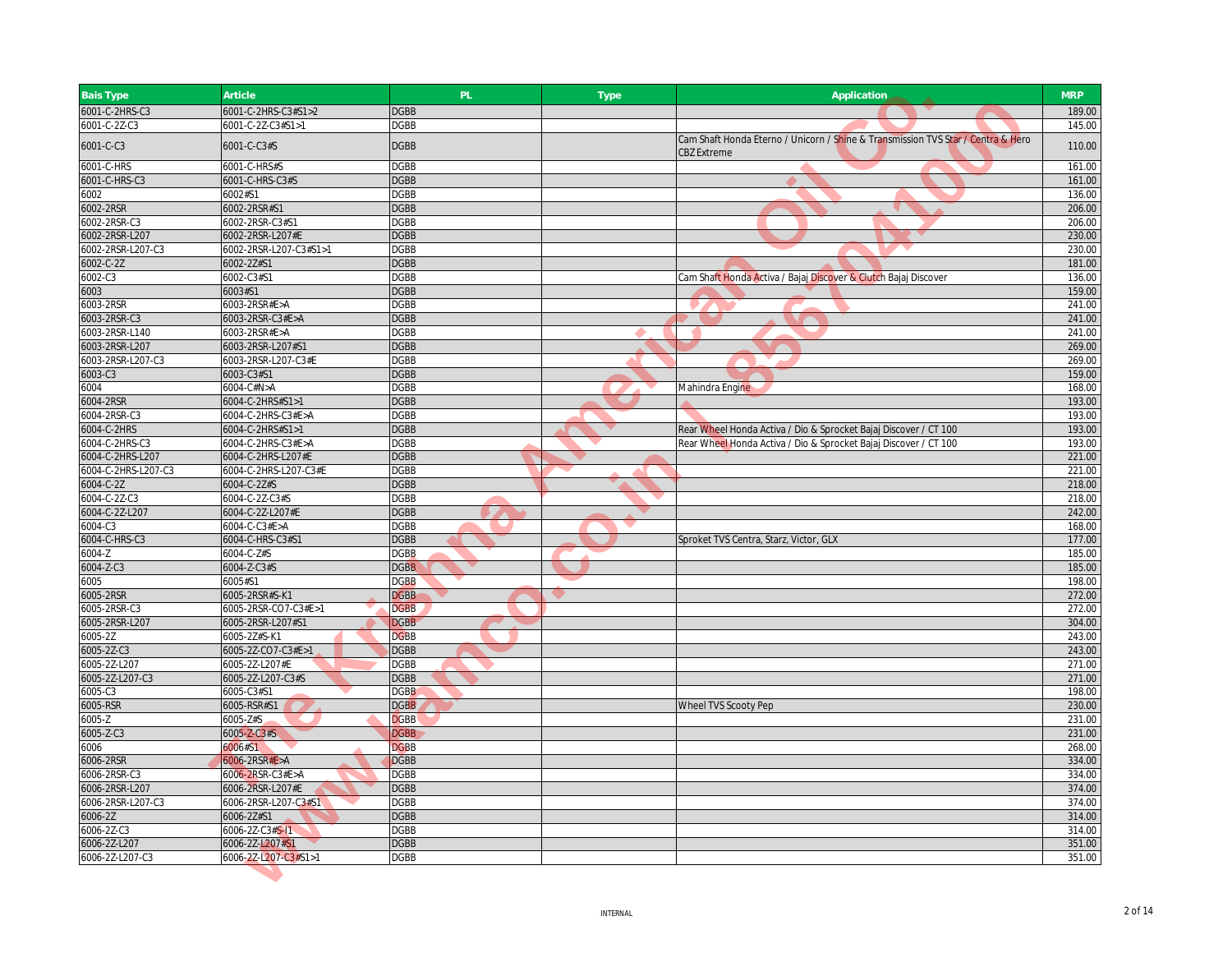| <b>Bais Type</b>          | Article                                  | PL.                        | Type             | Application                                                       | <b>MRP</b>           |
|---------------------------|------------------------------------------|----------------------------|------------------|-------------------------------------------------------------------|----------------------|
| 6006-C3                   | 6006-C3#S1                               | <b>DGBB</b>                |                  |                                                                   | 268.00               |
| 6007                      | 6007#S1                                  | <b>DGBB</b>                |                  |                                                                   | 299.00               |
| 6007-2RSR                 | 6007-2RSR#E>A                            | <b>DGBB</b>                |                  | Maturi 800, Zen, Esteem                                           | 394.00               |
| 6007-2RSR-C3              | 6007-2RSR-C3#E>A                         | <b>DGBB</b>                |                  |                                                                   | 394.00               |
| 6007-2RSR-L207            | 6007-2RSR-L207#S1                        | <b>DGBB</b>                |                  |                                                                   | 439.00               |
| 6007-2RSR-L207-C3         | 6007-2RSR-L207-C3#S1                     | <b>DGBB</b>                |                  |                                                                   | 439.00               |
| 6007-C3                   | 6007-C3#S1>1                             | <b>DGBB</b>                |                  | Maturi 800, Zen, Esteem                                           | 299.00               |
| 6007-RSR                  | 6007-RSR#S1                              | <b>DGBB</b>                |                  | Maturi 800, Zen, Esteem<br>- 1                                    | 316.00               |
| 6007-RSR-C3               | 6007-RSR-C3#S                            | <b>DGBB</b>                |                  | Maturi 800, Zen, Esteem                                           | 316.00               |
| 6007-RSR-L261H-C3         | 6007-RSR-L261H-C3#S1                     | <b>DGBB</b>                |                  | Maturi 800, Zen, Esteem                                           | 316.00               |
| 6007-RSR-L261H-C3 -Twin   | 6007-RSR-L261H-C3#Z                      | <b>DGBB</b>                | <b>Twin Pack</b> | Maturi 800, Zen, Esteem                                           | 684.00               |
| 6008-2RSR                 | 6008-2RSR-CO7#E>1                        | <b>DGBB</b>                |                  |                                                                   | 602.00               |
| 6008-2RSR-C3              | 6008-2RSR-CO7-C3#E>1                     | <b>DGBB</b>                |                  |                                                                   | 602.00               |
| 6008-2RSR-L207            | 6008-2RSR-L207#S1                        | <b>DGBB</b>                |                  |                                                                   | 633.00               |
| 6008-2RSR-L207-C3         | 6008-2RSR-L207-C3#E                      | <b>DGBB</b>                |                  |                                                                   | 633.00               |
| 6008-2Z                   | 6008-2Z-CO7#E>1                          | <b>DGBB</b>                |                  |                                                                   | 531.00               |
| 6008-C3                   | 6008-C3#S1                               | <b>DGBB</b>                |                  |                                                                   | 488.00               |
| 6009                      | 6009#S1                                  | <b>DGBB</b>                |                  | <b>Tafe PTO</b>                                                   | 502.00               |
| 6009-2RSR                 | 6009-2RSR#E>A                            | <b>DGBB</b>                |                  | Tempo Traveller                                                   | 636.00               |
| 6009-2RSR-C3              | 6009-2RSR-C3#E>A                         | <b>DGBB</b>                |                  | Tempo Traveller                                                   | 636.00               |
| 6009-2RSR-L207            | 6009-2RSR-L207#S1                        | <b>DGBB</b>                |                  | Tempo Traveller, JD                                               | 665.00               |
| 6009-2RSR-L207-C3         | 6009-2RSR-L207-C3#E                      | <b>DGBB</b>                |                  |                                                                   | 665.00               |
| 6009-C3                   | 6009-C3#S1                               | <b>DGBB</b>                |                  |                                                                   | 502.00               |
| 6009-RSR                  | 6009-RSR#S1                              | <b>DGBB</b>                |                  | Tafe PTO                                                          | 587.00               |
| 6010                      | 6010#S1                                  | <b>DGBB</b>                |                  | Escort, Harsha, Solalika, Eicher Main drive shaft, Clutch Thurust | 634.00               |
| 6010-2RSR                 | 6010-2RSR#E>A                            | <b>DGBB</b>                |                  |                                                                   | 758.00               |
| 6010-2RSR-C3              | 6010-2RSR-C3#E>A                         | <b>DGBB</b>                |                  |                                                                   | 758.00               |
| 6010-2RSR-L207            | 6010-2RSR-L207#E                         | <b>DGBB</b>                |                  |                                                                   | 844.00               |
| 6010-C3                   | 6010-C3#E>A                              | <b>DGBB</b>                |                  |                                                                   | 634.00               |
| 6011                      | 6011#S1                                  | <b>DGBB</b>                |                  |                                                                   | 873.00               |
| 6011-2RSR                 | 6011-2RSR-L140#E                         | <b>DGBB</b>                |                  |                                                                   | 1,088.00             |
| 6011-2RSR-C3              | 6011-2RSR-L140-C3#E                      | <b>DGBB</b>                |                  |                                                                   | 1,088.00             |
| 6011-2Z-C3                | 6011-2Z-L140-C3#S1>1                     | <b>DGBB</b>                |                  |                                                                   | 1,012.00             |
| 6011-C3                   | 6011-C3#S1                               | <b>DGBB</b>                |                  |                                                                   | 873.00               |
| 6012                      | 6012#E>A                                 | <b>DGBB</b>                |                  |                                                                   | 1,115.00             |
| 6012-2RSR                 | 6012-2RSR-L140#E                         | <b>DGBB</b>                |                  |                                                                   | 1,337.00             |
| 6012-2RSR-C3              | 6012-2RSR-L140-C3#S1>1                   | <b>DGBB</b>                |                  |                                                                   | 1,337.00             |
| 6012-2Z-C3                | 6012-2Z-L140-C3#S1>1                     | <b>DGBB</b>                |                  |                                                                   | 1,293.00             |
| 6012-C3                   | 6012-C3#S                                | <b>DGBB</b>                |                  |                                                                   | 1,115.00             |
| 6013                      | 6013#E>A                                 | <b>DGBB</b>                |                  | Clutch Release Tractor Indofarm                                   | 1,293.00             |
| 6013-2RSR                 | 6013-2RSR-L140#E                         | <b>DGBB</b>                |                  | Clutch Release Tractor Eicher, Same Greaves                       | 1,430.00             |
| 6013-2RSR-C3              | 6013-2RSR-L140-C3#E                      | <b>DGBB</b>                |                  |                                                                   | 1,430.00             |
| 6013-2RSR-L140            | 6013-2RSR-L140#E                         | <b>DGBB</b>                |                  |                                                                   | 1,430.00             |
| $6013 - C3$               | 6013-C3#E>A                              | <b>DGBB</b>                |                  |                                                                   | 1,293.00             |
| 6014                      | 6014#E > A                               | <b>DGBB</b>                |                  |                                                                   | 1,536.00             |
| 6014-2RSR                 | 6014-2RSR#S1                             | <b>DGBB</b>                |                  |                                                                   | 1,817.00             |
| 6014-2Z                   | 6014-2Z-L140#E                           | <b>DGBB</b>                |                  |                                                                   | 1,624.00             |
| 6014-2Z-C3                | 6014-2Z-L140-C3#S1>1                     | <b>DGBB</b>                |                  |                                                                   | 1,624.00             |
| 6014-C3                   | 6014-C3#E>A                              | <b>DGBB</b>                |                  |                                                                   | 1,536.00             |
| 6015                      | 6015#S                                   | <b>DGBB</b>                |                  |                                                                   | 1,672.00             |
| 6015-2RSR<br>6015-2RSR-C3 | 6015-2RSR-L140#E<br>6015-2RSR-L140-C3#S1 | <b>DGBB</b><br><b>DGBB</b> |                  |                                                                   | 1,908.00<br>1,908.00 |
| 6015-C3                   | 6015-C3#E>A                              | <b>DGBB</b>                |                  |                                                                   | 1,672.00             |
|                           |                                          |                            |                  |                                                                   |                      |
| 6016                      | 6016#S<br>6016-2RSR-L140#E               | <b>DGBB</b><br><b>DGBB</b> |                  |                                                                   | 1,824.00<br>2,140.00 |
| 6016-2RSR                 |                                          |                            |                  |                                                                   |                      |
|                           |                                          |                            |                  |                                                                   |                      |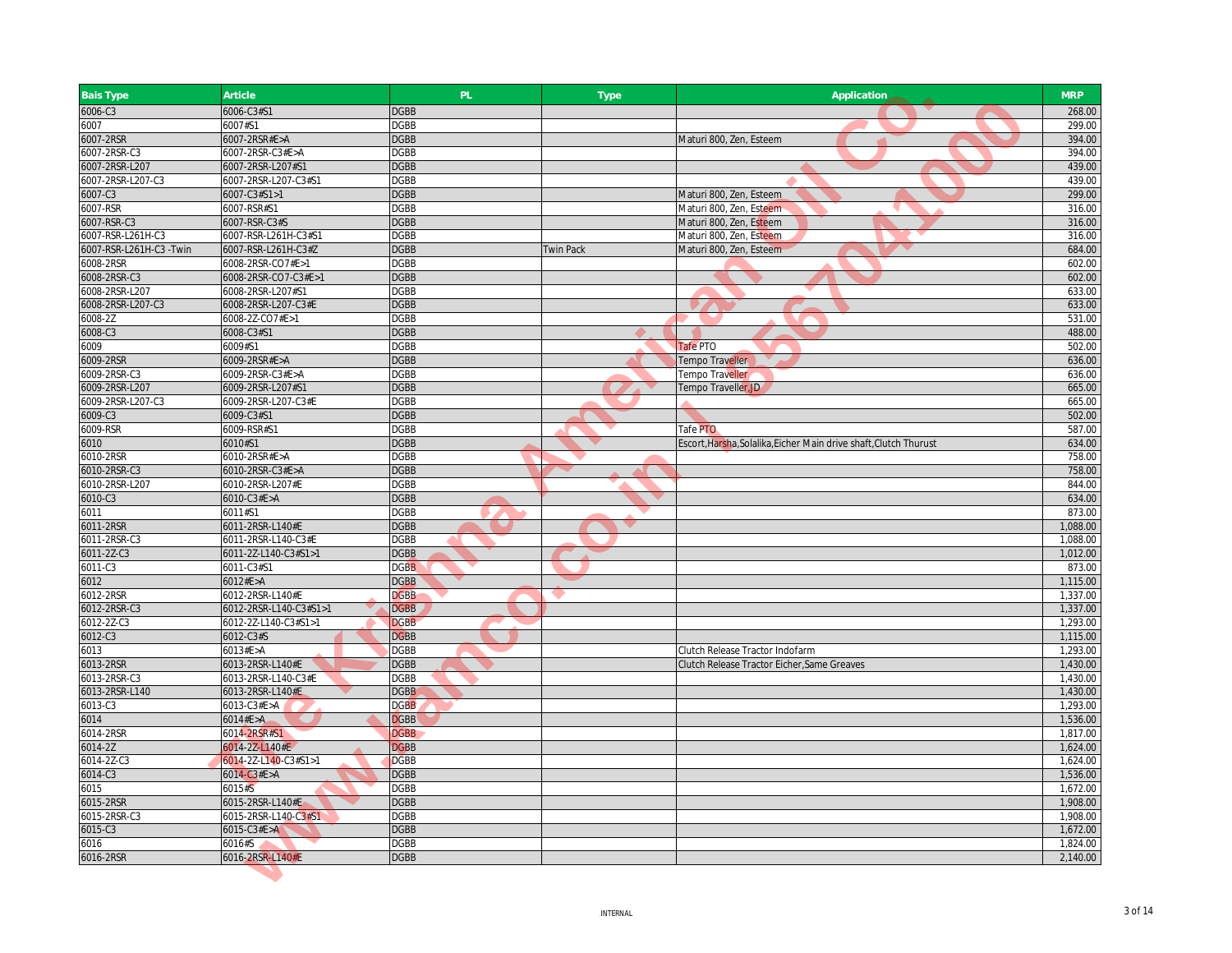| <b>Bais Type</b>              | Article                              | PL                         | <b>Type</b>      | Application                                                                                                     | <b>MRP</b>       |
|-------------------------------|--------------------------------------|----------------------------|------------------|-----------------------------------------------------------------------------------------------------------------|------------------|
| 6016-2RSR-C3                  | 6016-2RSR-C3#S8                      | <b>DGBB</b>                |                  |                                                                                                                 | 2,140.00         |
| 6016-2Z                       | 6016-2Z-L140#E                       | <b>DGBB</b>                |                  |                                                                                                                 | 2,075.00         |
| 6016-2Z-C3                    | 6016-2Z-L140-C3#S1>1                 | <b>DGBB</b>                |                  |                                                                                                                 | 2,075.00         |
| 6016-2Z-L140                  | 6016-2Z-L140#E                       | <b>DGBB</b>                |                  |                                                                                                                 | 2,075.00         |
| 6016-2Z-L140-C3               | 6016-2Z-L140-C3#S1>1                 | <b>DGBB</b>                |                  |                                                                                                                 | 2,075.00         |
| 6016-C3                       | 6016-C3#S1                           | <b>DGBB</b>                |                  |                                                                                                                 | 1,824.00         |
| 6017                          | 6017#E>A                             | <b>DGBB</b>                |                  |                                                                                                                 | 2,243.00         |
| 6017-C3                       | 6017-C3#S                            | <b>DGBB</b>                |                  |                                                                                                                 | 2,243.00         |
| 6018                          | 6018#S1                              | <b>DGBB</b>                |                  |                                                                                                                 | 2,926.00         |
| 61903#S                       | 61903#S                              | <b>DGBB</b>                |                  | Crank Shaft Honda Activa / Dio & Clutch Honda Eterno                                                            | 159.00           |
| 61906-2RSR                    | 61906-2RSR-HLN#S                     | <b>DGBB</b>                |                  |                                                                                                                 | 293.00           |
| 6200                          | 6200#S                               | <b>DGBB</b>                |                  |                                                                                                                 | 120.00           |
| 6200-2RSR                     | 6200-2RSR#S1                         | <b>DGBB</b>                |                  |                                                                                                                 | 175.00           |
| 6200-2RSR-C3                  | 6200-2RSR-C3#S1                      | <b>DGBB</b>                |                  |                                                                                                                 | 175.00           |
| 6200-2RSR-L207                | 6200-2RSR-L207#S1>1                  | <b>DGBB</b>                |                  |                                                                                                                 | 195.00           |
| 6200-C3                       | 6200-C3#S1>1                         | <b>DGBB</b>                |                  |                                                                                                                 | 120.00           |
| 6200-RSR                      | 6200-RSR#S<br>6200-Z#S1              | <b>DGBB</b><br><b>DGBB</b> |                  |                                                                                                                 | 152.00<br>136.00 |
| 6200-Z<br>6201                | 6201-H305A#S                         | <b>DGBB</b>                |                  | Maruti Alternator                                                                                               | 99.00            |
| 6201-C-2HRS                   | 6201-C-2HRS#S1>1                     | <b>DGBB</b>                |                  | Maruti & Ashok Leyland                                                                                          | 173.00           |
| 6201-C-2HRS-C3                | 6201-C-2HRS-C3#S                     | <b>DGBB</b>                |                  |                                                                                                                 | 173.00           |
| 6201-C-2Z-C3                  | 6201-C-2Z-C3#S                       | <b>DGBB</b>                |                  |                                                                                                                 | 143.00           |
|                               |                                      |                            |                  | TransmissionTVS Star / Centra / Flame & Front Wheel Scooty Pep / XL Super / XL                                  |                  |
| 6201-C-C3                     | 6201-H305A-C3#S                      | <b>DGBB</b>                |                  | Super <sub>HD</sub>                                                                                             | 99.00            |
| 6201-C-HRS                    | 6201-C-HRS#S1>1                      | <b>DGBB</b>                |                  |                                                                                                                 | 106.00           |
| 6201-C-HRS#S2 - Twin          | 6201-C-HRS#S2                        | <b>DGBB</b>                | <b>Twin Pack</b> | Front Wheel Honda Activa / Dio /Eterno, Hero Honda Pleasure & Crank Case Honda<br>Unicorn / Shine ((Twin Pack)) | 230.00           |
| 6201-C-HRS-C3                 | 6201-C-HRS-C3#S                      | <b>DGBB</b>                |                  |                                                                                                                 | 106.00           |
| 6201-C-Z                      | 6201-C-Z#S                           | <b>DGBB</b>                |                  |                                                                                                                 | 130.00           |
| 6202                          | 6202-C#E>V                           | <b>DGBB</b>                |                  | Trax Flywheel, Ford Sterring Pinion                                                                             | 120.00           |
| 6202-2RSR                     | 6202-C-2HRS#E>V                      | <b>DGBB</b>                |                  | Tata Sumo, Ashok Leyland Hino                                                                                   | 175.00           |
| 6202-2RSR-C3                  | 6202-C-2HRS-C3#E>V                   | <b>DGBB</b>                |                  |                                                                                                                 | 175.00           |
| 6202-2RSR-L207                | 6202-2RSR-L207#E                     | <b>DGBB</b>                |                  | Tata Ashok Leyland Hino Alternator, Flywheel                                                                    | 195.00           |
| 6202-2RSR-L207-C3             | 6202-2RSR-L207-C3#E                  | <b>DGBB</b>                |                  |                                                                                                                 | 195.00           |
| 6202-2Z                       | 6202-C-2Z#E>V                        | <b>DGBB</b>                |                  |                                                                                                                 | 150.00           |
| 6202-2Z-C3                    | 6202-C-2Z-C3#E>V                     | <b>DGBB</b>                |                  |                                                                                                                 | 150.00           |
| 6202-2Z-L207                  | 6202-2Z-L207#E                       | <b>DGBB</b>                |                  |                                                                                                                 | 166.00           |
| 6202-2Z-L207-C3               | 6202-C-2Z-L207-C3#E>V                | <b>DGBB</b>                |                  |                                                                                                                 | 166.00           |
| 6202-C-2HRS                   | 6202-C-2HRS#E>V                      | <b>DGBB</b>                |                  |                                                                                                                 | 175.00           |
| 6202-C-2HRS-C3                | 6202-C-2HRS-C3#E>V                   | <b>DGBB</b>                |                  |                                                                                                                 | 175.00           |
| 6202-C-2Z                     | 6202-C-2Z#E>V                        | <b>DGBB</b>                |                  |                                                                                                                 | 150.00           |
| 6202-C-2Z-C3                  | 6202-C-2Z-C3#E>V                     | <b>DGBB</b>                |                  |                                                                                                                 | 150.00           |
| 6202-C3                       | 6202-C-C3#E>V                        | <b>DGBB</b>                |                  |                                                                                                                 | 120.00           |
| 6202-C-HRS-L059               | 6202-C-HRS-L059#S1>1                 | <b>DGBB</b>                |                  |                                                                                                                 | 152.00           |
| 6202-RSR                      | 6202-C-HRS#E>V                       | <b>DGBB</b><br><b>DGBB</b> |                  | Wheel Drum Bearing Yahama                                                                                       | 152.00<br>136.00 |
| 6202-Z                        | 6202-C-Z#E>V                         |                            |                  |                                                                                                                 |                  |
| 6202-Z-C3                     | 6202-Z-C3#S<br>6203-CO7#E>1          | <b>DGBB</b><br><b>DGBB</b> |                  |                                                                                                                 | 136.00           |
| 6203                          |                                      | <b>DGBB</b>                |                  | Hyundai Flywheel, Clutch spigot, Tata Water pump 909, 1516                                                      | 127.00<br>200.00 |
| 6203-C-2HRS<br>6203-C-2HRS-C3 | 6203-C-2HRS#S1>1<br>6203-C-2HRS-C3#S | <b>DGBB</b>                |                  | Ashok Leyland Hino<br>Ashok Leyland Hino                                                                        | 200.00           |
| 6203-C-2Z                     | 5203-C-2Z#S1>2                       | <b>DGBB</b>                |                  | Tafe, Escort Clutch Pilot, Flywheel, Traveller Spiogot                                                          | 189.00           |
| 6203-C-2Z-C3                  | 6203-C-2Z-C3#S1>2                    | <b>DGBB</b>                |                  |                                                                                                                 | 189.00           |
| 6203-C-C3                     | 6203-C-C3#S                          | <b>DGBB</b>                |                  |                                                                                                                 | 127.00           |
| 6203-C-C4                     | 6203-C-C4#S                          | <b>DGBB</b>                |                  |                                                                                                                 | 127.00           |
| 6203-C-HRS                    | 6203-C-HRS#S1                        | <b>DGBB</b>                |                  | Wheel Drum Bearing Honda                                                                                        | 159.00           |
|                               |                                      |                            |                  |                                                                                                                 |                  |
|                               |                                      |                            |                  |                                                                                                                 |                  |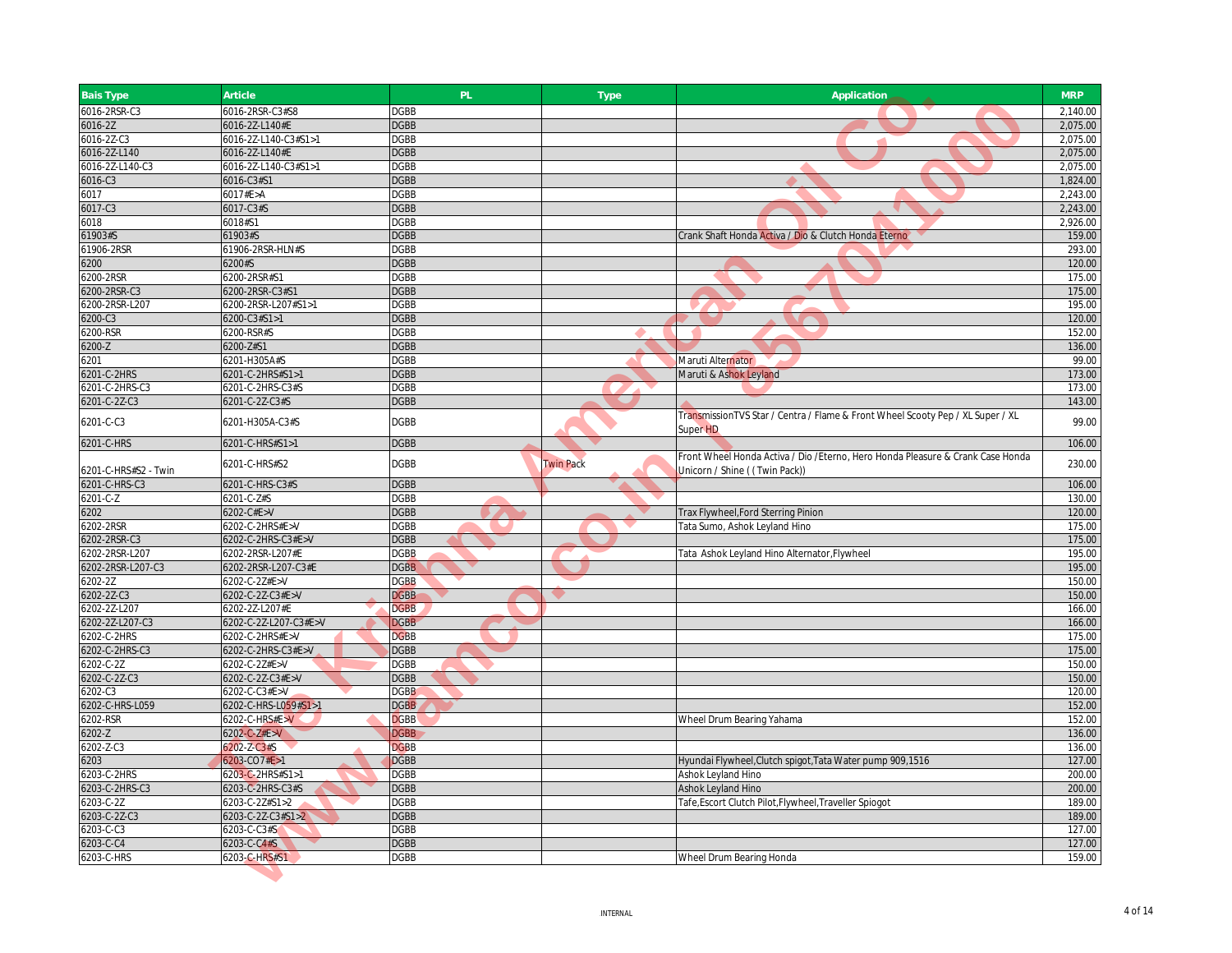| <b>Bais Type</b>  | Article                | PL          | <b>Type</b>      | Application                                                                                       | <b>MRP</b> |
|-------------------|------------------------|-------------|------------------|---------------------------------------------------------------------------------------------------|------------|
| 6203-C-HRS-C3     | 6203-C-HRS-C3#S        | <b>DGBB</b> |                  |                                                                                                   | 159.00     |
| 6203-C-Z          | 6203-C-Z#S1            | <b>DGBB</b> |                  |                                                                                                   | 173.00     |
| 6203-C-Z-C3       | 6203-C-Z-C3#S          | <b>DGBB</b> |                  |                                                                                                   | 173.00     |
| 6204              | 6204#S1                | <b>DGBB</b> |                  |                                                                                                   | 193.00     |
| 6204-2RSR         | 6204-2RSR#S1           | <b>DGBB</b> |                  | Maruti car Input shaft                                                                            | 289.00     |
| 6204-2RSR-C3      | 6204-2RSR-C3#S1>2      | <b>DGBB</b> |                  |                                                                                                   | 289.00     |
| 6204-2RSR-L207    | 6204-2RSR-L207#E       | <b>DGBB</b> |                  |                                                                                                   | 320.00     |
| 6204-2RSR-L207-C3 | 6204-2RSR-L207#E       | <b>DGBB</b> |                  | - 7                                                                                               | 320.00     |
| 6204-2Z           | 6204-2Z#S1>1           | <b>DGBB</b> |                  |                                                                                                   | 260.00     |
| 6204-2Z-C3        | 6204-2Z-C3#S1          | <b>DGBB</b> |                  |                                                                                                   | 260.00     |
| 6204-2Z-L207      | 6204-2Z-L207#E         | <b>DGBB</b> |                  |                                                                                                   | 295.00     |
| 6204-2Z-L207-C3   | 6204-2Z-L207-C3#E      | <b>DGBB</b> |                  |                                                                                                   | 295.00     |
| 6204-2Z-L207-C4   | 6204-2Z-L207-C4#S1>1   | <b>DGBB</b> |                  |                                                                                                   | 295.00     |
| 6204-C-2HRS       | 6204-2RSR#S1           | <b>DGBB</b> |                  |                                                                                                   | 289.00     |
| 6204-C-2HRS-C3    | 6204-2RSR-C3#S1>2      | <b>DGBB</b> |                  |                                                                                                   | 289.00     |
| 5204-C-2Z         | 6204-2Z#S1>1           | <b>DGBB</b> |                  |                                                                                                   | 260.00     |
| 6204-C-2Z-C3      | 6204-2Z-C3#S1          | <b>DGBB</b> |                  |                                                                                                   | 260.00     |
| 5204-C3           | 6204-C3#S1>5           | <b>DGBB</b> |                  |                                                                                                   | 193.00     |
| 6204-N            | 6204-N#S               | <b>DGBB</b> |                  | Maruti, Bajaj Minidor                                                                             | 212.00     |
| 204-N-C3          | 6204-N-C3#E            | <b>DGBB</b> |                  |                                                                                                   | 212.00     |
| 6204-RSR          | 6204-RSR#S1            | <b>DGBB</b> |                  |                                                                                                   | 245.00     |
| 6204-RSR-C3       | 6204-RSR-C3#S          | <b>DGBB</b> |                  | Maruti 800 (Rear) & Omni (Front)                                                                  | 245.00     |
| 6205              | 6205-C#E>A             | <b>DGBB</b> |                  | JD Reverse Idler Gear, VST Tiller, Kubota, New Holland Transmission, Maruti Input<br><b>Shaft</b> | 293.00     |
| 6205-C-2HRS       | 6205-C-2HRS#S1>1       | <b>DGBB</b> |                  | Maruti 800 (Rear) & Omni (Front)                                                                  | 394.00     |
| 6205-C-2HRS-C2    | 6205-C-2HRS-C2#S       | <b>DGBB</b> |                  |                                                                                                   | 394.00     |
| 6205-C-2HRS-C3    | 6205-C-2HRS-C3#E>A     | <b>DGBB</b> |                  |                                                                                                   | 394.00     |
| 6205-C-2HRS-C4#S  | 6205-C-2HRS-C4#S       | <b>DGBB</b> |                  |                                                                                                   | 394.00     |
| 6205-C-2Z         | 6205-C-2Z#S1>1         | <b>DGBB</b> |                  | JD Reverse Idler Gear, VST Tiller, Kubota, New Holland Transmission                               | 367.00     |
| 6205-C-2Z-C3      | 6205-C-2Z-C3#S         | <b>DGBB</b> |                  |                                                                                                   | 367.00     |
| 5205-C-2Z-L207-C3 | 6205-C-2Z-L207-C3#S1>1 | <b>DGBB</b> |                  |                                                                                                   | 408.00     |
| 6205-C3           | 6205-C-C3#S1>1         | <b>DGBB</b> |                  |                                                                                                   | 293.00     |
| 6205-C3 - Twin    | 6205-H305-C3#S2        | <b>DGBB</b> | <b>Twin Pack</b> |                                                                                                   | 572.00     |
| 6205-C-HRS        | 6205-C-HRS#S           | <b>DGBB</b> |                  |                                                                                                   | 341.00     |
| 6205-C-HRS-C3     | 6205-C-HRS-C3#S        | <b>DGBB</b> |                  |                                                                                                   | 341.00     |
| 6205-C-Z          | 6205-C-Z#E>A           | <b>DGBB</b> |                  |                                                                                                   | 338.00     |
| 205-C-Z-C3        | 6205-C-Z-C3#S          | <b>DGBB</b> |                  |                                                                                                   | 338.00     |
| 6205-RSR          | 6205-C-HRS#S           | <b>DGBB</b> |                  |                                                                                                   | 341.00     |
| 6205-RSR-C3       | 6205-C-HRS-C3#S        | <b>DGBB</b> |                  | Sprocket TVS Victor GLX / Front Wheel Maruti OMNI                                                 | 341.00     |
| 6206              | 6206#S1                | <b>DGBB</b> |                  |                                                                                                   | 411.00     |
| 6206-2RSR         | 6206-2RSR#E>A          | <b>DGBB</b> |                  |                                                                                                   | 506.00     |
| 6206-2RSR-C3      | 6206-2RSR-C3#E>A       | <b>DGBB</b> |                  |                                                                                                   | 506.00     |
| 6206-2RSR-C4-Twin | 6206-2RSR-C4#S2        | <b>DGBB</b> | <b>Twin Pack</b> | Maruti 800, Omni                                                                                  | 951.00     |
| 6206-2RSR-L207    | 6206-2RSR-L207#S1>1    | <b>DGBB</b> |                  |                                                                                                   | 564.00     |
| 6206-2RSR-L207-C3 | 6206-2RSR-L207-C3#E    | <b>DGBB</b> |                  |                                                                                                   | 564.00     |
| 6206-2Z           | $6206 - 22#E > A$      | <b>DGBB</b> |                  |                                                                                                   | 485.00     |
| 6206-2Z-C3        | 6206-2Z-C3#S           | <b>DGBB</b> |                  |                                                                                                   | 485.00     |
| 6206-2Z-L207      | 5206-2Z-L207#S1>1      | <b>DGBB</b> |                  |                                                                                                   | 538.00     |
| 6206-2Z-L207-C3   | 6206-2Z-L207-C3#S1     | <b>DGBB</b> |                  |                                                                                                   | 538.00     |
| 6206-C-2HRS       | 6206-2RSR#E>A          | <b>DGBB</b> |                  |                                                                                                   | 506.00     |
| 206-C-2Z          | $6206 - 2Z#E > A$      | <b>DGBB</b> |                  |                                                                                                   | 485.00     |
| 6206-C3           | 6206-C3#S1>1           | <b>DGBB</b> |                  |                                                                                                   | 411.00     |
| 6206-RSR          | 6206-RSR#E>A           | <b>DGBB</b> |                  |                                                                                                   | 464.00     |
| $5206 - Z$        | $6206 - Z#S1 > 1$      | <b>DGBB</b> |                  |                                                                                                   | 455.00     |
| 6206-Z-C3         | 6206-Z-C3#S            | <b>DGBB</b> |                  |                                                                                                   | 455.00     |
|                   |                        |             |                  |                                                                                                   |            |
|                   |                        |             |                  |                                                                                                   |            |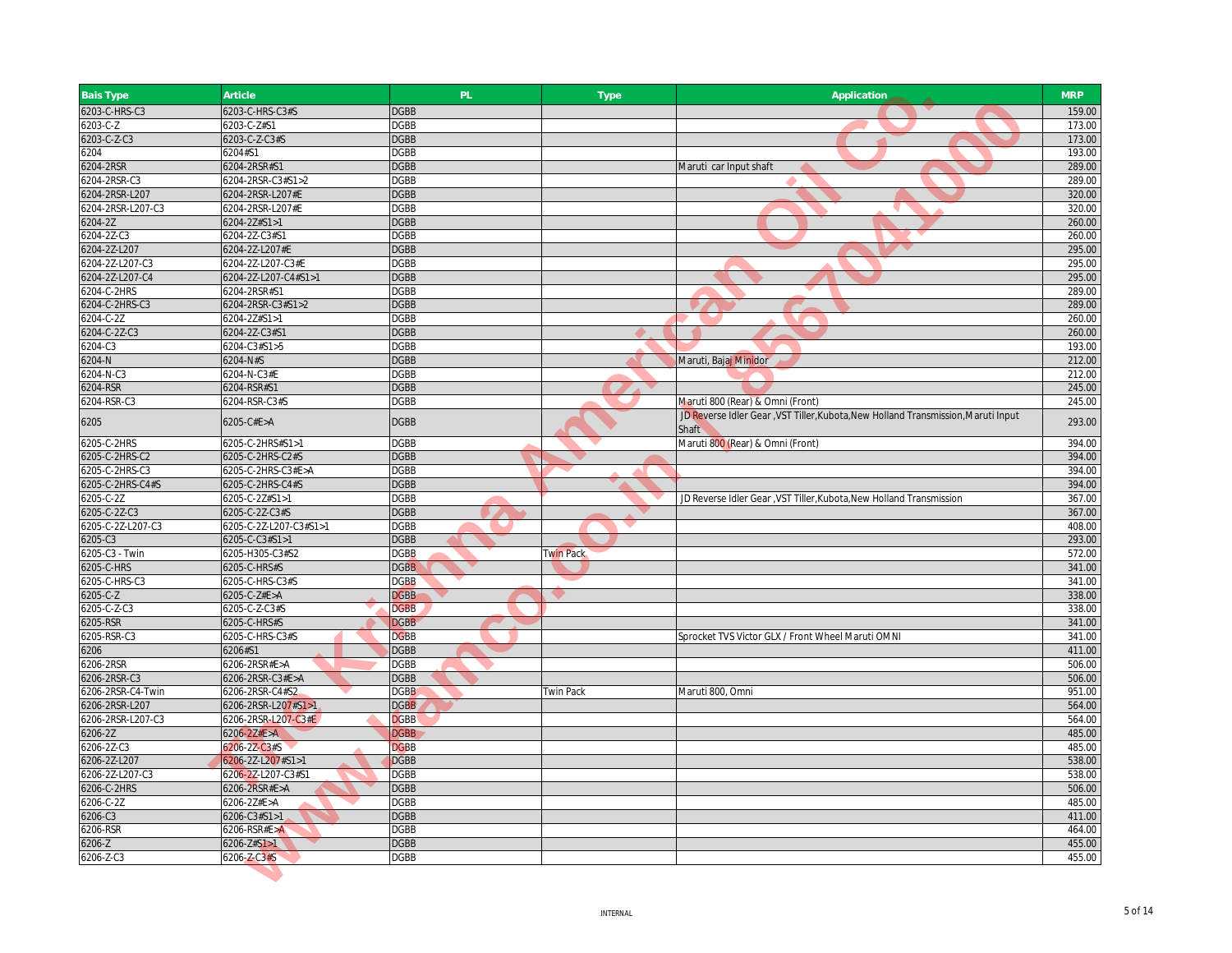| <b>Bais Type</b>  | Article                  | PL          | <b>Type</b> | Application                                                                                   | <b>MRP</b> |
|-------------------|--------------------------|-------------|-------------|-----------------------------------------------------------------------------------------------|------------|
| 6207              | 6207#N>A                 | <b>DGBB</b> |             | Eicher, Farmtrac, New Holland Tractors                                                        | 415.00     |
| 6207-2RSR         | 6207-2RSR-CO7#E          | <b>DGBB</b> |             | Tata Sumo, Sierra, Safari, Tata Ace (Rear)                                                    | 525.00     |
| 6207-2RSR-C3      | 6207-2RSR-CO7-C3#E       | <b>DGBB</b> |             |                                                                                               | 525.00     |
| 6207-2RSR-L207    | 6207-2RSR-L207#S1        | <b>DGBB</b> |             |                                                                                               | 582.00     |
| 6207-2RSR-L207-C3 | 6207-2RSR-L207-C3#E      | <b>DGBB</b> |             |                                                                                               | 582.00     |
| 6207-2RSR-W61B-C3 | 6207-2RSR-W61B-C3#S      | <b>DGBB</b> |             | Maruti Eeco                                                                                   | 556.00     |
| 6207-2Z           | 6207-2Z-CO7#E            | <b>DGBB</b> |             |                                                                                               | 496.00     |
| 6207-2Z-C3        | 6207-2Z-CO7-C3#E         | <b>DGBB</b> |             |                                                                                               | 496.00     |
| 6207-2Z-L207      | 6207-2Z-L207#S1>1        | <b>DGBB</b> |             |                                                                                               | 550.00     |
| 6207-2Z-L207-C3   | 6207-2Z-L207-C3#S1>1     | <b>DGBB</b> |             |                                                                                               | 550.00     |
| 6207-C3           | 6207-2Z-CO7-C3#E         | <b>DGBB</b> |             |                                                                                               | 496.00     |
| 6207-C3           | 6207-C3#S1               | <b>DGBB</b> |             |                                                                                               | 415.00     |
| 6207-RSR          | 6207-RSR#S1>1            | <b>DGBB</b> |             |                                                                                               | 481.00     |
| 6207-Z            | 6207-Z#S1                | <b>DGBB</b> |             |                                                                                               | 464.00     |
| 6207-Z-C3         | 6207-Z-C3#S1             | <b>DGBB</b> |             |                                                                                               | 464.00     |
| 6208              | 6208#G>A                 | <b>DGBB</b> |             | Tata Maruti Propeller Shaft, Escort Transmission                                              | 487.00     |
| 6208-2RSR         | 6208-2RSR#E>A            | <b>DGBB</b> |             |                                                                                               | 616.00     |
| 6208-2RSR-C3      | 6208-2RSR-C3#E>A         | <b>DGBB</b> |             |                                                                                               | 616.00     |
| 6208-2RSR-L207    | 6208-2RSR-L207#S1        | <b>DGBB</b> |             |                                                                                               | 685.00     |
| 6208-2RSR-L207-C3 | 6208-2RSR-L207-C3#E      | <b>DGBB</b> |             |                                                                                               | 685.00     |
| 6208-2Z           | 6208-2Z-CO7#E            | <b>DGBB</b> |             |                                                                                               | 589.00     |
| 6208-2Z-C3        | 6208-2Z-CO7-C3#E         | <b>DGBB</b> |             |                                                                                               | 589.00     |
| 6208-2Z-L207      | 6208-2Z-L207#S1>1        | <b>DGBB</b> |             |                                                                                               | 653.00     |
| 6208-2Z-L207-C3   | 6208-2Z-L207-C3#S1       | <b>DGBB</b> |             |                                                                                               | 653.00     |
| 6208-C3           | 6208-C3#S1               | <b>DGBB</b> |             |                                                                                               | 487.00     |
| 6208-Z            | 6208-Z#S                 | <b>DGBB</b> |             |                                                                                               | 556.00     |
| 6208-Z-C3         | 6208-Z-C3#S              | <b>DGBB</b> |             |                                                                                               | 556.00     |
| 6209              | 6209-CO7#E>1             | <b>DGBB</b> |             | PTO Shaft front Tractor OX, Mahindra, Zetor 7511 Transmission, Kubata Tiller Wheel<br>bearing | 579.00     |
| 6209-2RSR         | 6209-2RSR-CO7#E>1        | <b>DGBB</b> |             |                                                                                               | 690.00     |
| 6209-2RSR-C3      | 6209-2RSR-CO7-C3#E>1     | <b>DGBB</b> |             |                                                                                               | 690.00     |
| 6209-2RSR-L207    | 6209-2RSR-L207#S1>1      | <b>DGBB</b> |             |                                                                                               | 773.00     |
| 6209-2RSR-L207-C3 | 6209-2RSR-L207-C3#E      | <b>DGBB</b> |             |                                                                                               | 773.00     |
| 6209-2Z           | 6209-2Z-CO7#E>1          | <b>DGBB</b> |             |                                                                                               | 653.00     |
| 6209-2Z-C3        | 6209-2Z-CO7-C3#E>1       | <b>DGBB</b> |             |                                                                                               | 653.00     |
| 6209-2Z-L207      | 6209-2Z-L207#S1>1        | <b>DGBB</b> |             |                                                                                               | 725.00     |
| 6209-2Z-L207-C3   | 6209-2Z-L207-C3#S1>1     | <b>DGBB</b> |             |                                                                                               | 725.00     |
| 6209-C3           | 6209-C3#S1               | <b>DGBB</b> |             |                                                                                               | 579.00     |
| $6209 - Z$        | 6209-Z#S                 | <b>DGBB</b> |             | New Holland Transmission                                                                      | 618.00     |
| 6209-Z-C3         | 6209-Z-C3#E>A            | <b>DGBB</b> |             |                                                                                               | 618.00     |
| 6210              | 6210-CO7#E               | <b>DGBB</b> |             |                                                                                               | 612.00     |
| 6210-2RSR         | 6210-2RSR#S1             | <b>DGBB</b> |             |                                                                                               | 826.00     |
| 6210-2RSR-C3      | 6210-2RSR-C3#E>A         | <b>DGBB</b> |             |                                                                                               | 826.00     |
| 6210-2RSR-L207    | 6210-2RSR-L207#S1>1      | <b>DGBB</b> |             |                                                                                               | 918.00     |
| 6210-2RSR-L207-C3 | 6210-2RSR-L207-C3#E      | <b>DGBB</b> |             |                                                                                               | 918.00     |
| 6210-2Z           | $6210 - 22#E > A$        | <b>DGBB</b> |             |                                                                                               | 702.00     |
| 6210-2Z-C3        | $6210 - 2Z - C3 \#E > A$ | <b>DGBB</b> |             |                                                                                               | 702.00     |
| 6210-2Z-L207      | 6210-2Z-L207#S1>1        | <b>DGBB</b> |             |                                                                                               | 780.00     |
| 6210-2Z-L207-C3   | 6210-2Z-L207-C3#S1>1     | <b>DGBB</b> |             |                                                                                               | 780.00     |
| 6210-C3           | 6210-C3#S1               | <b>DGBB</b> |             |                                                                                               | 612.00     |
| 6210-C4           | 6210-C4#E>A              | <b>DGBB</b> |             |                                                                                               | 612.00     |
| 6210-NR           | 6210-NR#S1               | <b>DGBB</b> |             | Mahindra Tractor Transmission Lay shaft                                                       | 637.00     |
|                   |                          |             |             | Tata New Models, Eicher 241, 312, 364, Swaraj 724, 733 & 735.Mahindra 575 Belt                |            |
| 6211              | 6211#S1>2                | <b>DGBB</b> |             | pully                                                                                         | 807.00     |
| 6211-2RSR         | 6211-2RSR-L140#E         | <b>DGBB</b> |             |                                                                                               | 1,067.00   |
|                   |                          |             |             |                                                                                               |            |
|                   |                          |             |             |                                                                                               |            |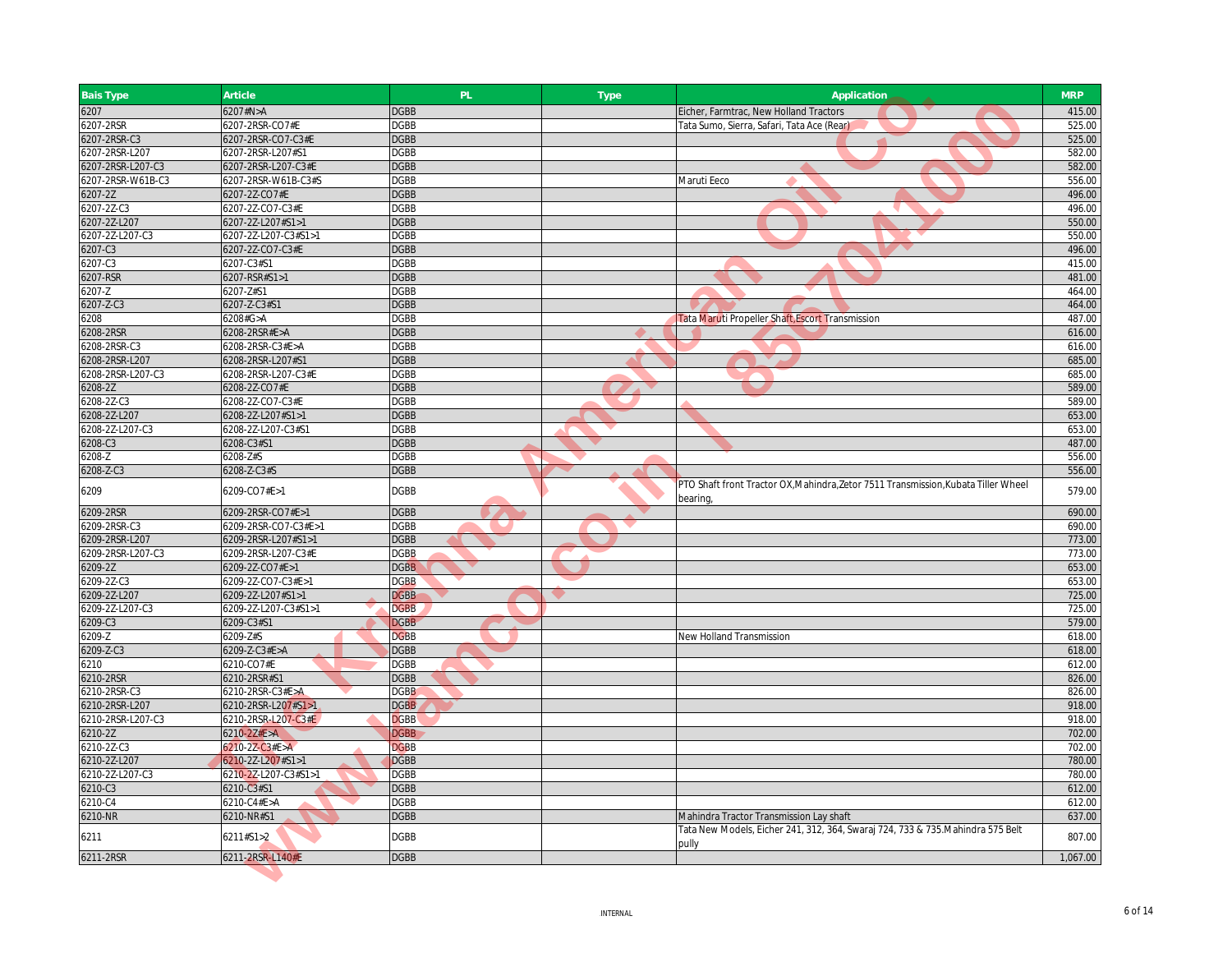| <b>Bais Type</b>  | Article              | PL                         | <b>Type</b>      | Application                                                                 | <b>MRP</b>           |
|-------------------|----------------------|----------------------------|------------------|-----------------------------------------------------------------------------|----------------------|
| 6211-2RSR-C3      | 6211-2RSR-L140-C3#E  | <b>DGBB</b>                |                  |                                                                             | 1,067.00             |
| 6211-2RSR-L140    | 6211-2RSR-L140#E     | <b>DGBB</b>                |                  |                                                                             | 1,067.00             |
| 6211-2RSR-L140-C3 | 6211-2RSR-L140-C3#E  | <b>DGBB</b>                |                  |                                                                             | 1,067.00             |
| 6211-2Z           | 6211-2Z-L140#S1>1    | <b>DGBB</b>                |                  | Mahindra 44,475,575                                                         | 913.00               |
| 6211-2Z-C3        | 6211-2Z-L140-C3#S1>1 | <b>DGBB</b>                |                  |                                                                             | 913.00               |
| 6211-C3           | 6211-C3#S            | <b>DGBB</b>                |                  |                                                                             | 807.00               |
| 6211-RSR          | 6211-RSR#S1          | <b>DGBB</b>                |                  | Tafe PTO Shaft                                                              | 942.00               |
| 6211-Twin         | 6211#S2              | <b>DGBB</b>                | <b>Twin Pack</b> | Tata New Models, Eicher 241, 312, 364, Swaraj 724, 733 & 735                | 1,746.00             |
| 6211-Z            | 6211-Z#E>A           | <b>DGBB</b>                |                  |                                                                             | 869.00               |
| 6211-Z-C3         | 6211-Z-C3#S          | <b>DGBB</b>                |                  |                                                                             | 869.00               |
| 6212              | 6212#S1>1            | <b>DGBB</b>                |                  | Rear Wheel Inner Eicher, Leyland Clutch Release                             | 907.00               |
| 6212-2RSR         | 6212-2RSR-L140#E     | <b>DGBB</b>                |                  |                                                                             | 1,243.00             |
| 6212-2RSR-C3      | 6212-2RSR-L140-C3#E  | <b>DGBB</b>                |                  |                                                                             | 1,243.00             |
| 6212-2RSR-L140    | 6212-2RSR-L140#E     | <b>DGBB</b>                |                  |                                                                             | 1,243.00             |
| 6212-2Z-C3        | 6212-2Z-L140-C3#S1>1 | <b>DGBB</b>                |                  |                                                                             | 1,065.00             |
| 6212-C3           | 6212-C3#S            | <b>DGBB</b>                |                  |                                                                             | 907.00               |
| 6212-RSR          | 6212-RSR#S1          | <b>DGBB</b>                |                  | <b>Ashok Leyland 4 Finger Model</b>                                         | 1,067.00             |
| 6213              | 6213#S1              | <b>DGBB</b>                |                  | Mahindra 445,365 DI Rear Wheel Inner, Escorts Farmtrac Transmission, NH PTO | 1,022.00             |
| 6213-2RSR         | 6213-2RSR-L140#E     | <b>DGBB</b>                |                  |                                                                             | 1,408.00             |
| 6213-2RSR-C3      | 6213-2RSR-L140-C3#S8 | <b>DGBB</b>                |                  |                                                                             | 1,408.00             |
| 6213-2Z           | 6213-2Z-L140#S1>1    | <b>DGBB</b>                |                  | Mahindra Rear Axel outer                                                    | 1,220.00             |
| 6213-2Z-C3        | 6213-2Z-L140-C3#S1>1 | <b>DGBB</b>                |                  |                                                                             | 1,220.00             |
| 6213-C3           | 6213-C3#S            | <b>DGBB</b>                |                  |                                                                             | 1,022.00             |
| 6213-Z            | 6213-Z#S1            | <b>DGBB</b>                |                  | Mahindra Rear Wheel Innner                                                  | 1,150.00             |
| 6213-Z-C3         | 6213-Z-C3#E>A        | <b>DGBB</b>                |                  |                                                                             | 1,150.00             |
| 6214              | 6214#S               | <b>DGBB</b>                |                  |                                                                             | 1,350.00             |
| 6214-2Z-C3        | 6214-2Z-L140-C3#S1   | <b>DGBB</b>                |                  |                                                                             | 1,572.00             |
| 6214-C3<br>6215   | 6214-C3#S<br>6215#S1 | <b>DGBB</b><br><b>DGBB</b> |                  |                                                                             | 1,350.00<br>1,486.00 |
| 6215-2RSR         | 6215-2RSR-L140#E     | <b>DGBB</b>                |                  |                                                                             | 1,957.00             |
| 6215-2RSR-L140    | 6215-2RSR-L140#E     | <b>DGBB</b>                |                  |                                                                             | 1,957.00             |
| 6215-2Z-C3        | 6215-2Z-L140-C3#S1>1 | <b>DGBB</b>                |                  |                                                                             | 1,764.00             |
| 6215-2Z-L140      | 6215-2Z-L140#S1>1    | <b>DGBB</b>                |                  |                                                                             | 1,764.00             |
| 6215-C3           | 6215-C3#S            | <b>DGBB</b>                |                  |                                                                             | 1,486.00             |
| 6216              | 6216#S               | <b>DGBB</b>                |                  |                                                                             | 2,546.00             |
| 6216-C3           | 6216-C3#S1           | <b>DGBB</b>                |                  |                                                                             | 2,546.00             |
| 6217              | 6217#S1              | <b>DGBB</b>                |                  |                                                                             | 2,732.00             |
| 6217-C3           | 6217-C3#S            | <b>DGBB</b>                |                  |                                                                             | 2,732.00             |
| 6218              | 6218#E>A             | <b>DGBB</b>                |                  |                                                                             | 3,488.00             |
| 6218-2RSR         | 6218-2RSR#E>A        | <b>DGBB</b>                |                  |                                                                             | 4,684.00             |
| 6218-C3           | 6218-C3#E>B          | <b>DGBB</b>                |                  |                                                                             | 3,488.00             |
| 624485            | 624485#S             | <b>Wheel Bearing</b>       | Gen1 (NABS)      | Toyota Corolla                                                              | 1,778.00             |
| 628               | 628#S                | <b>DGBB</b>                |                  |                                                                             | 116.00               |
| 6300              | 6300#S-K1            | <b>DGBB</b>                |                  |                                                                             | 167.00               |
| 6300-RSR-C3       | 6300-RSR-C3#S        | <b>DGBB</b>                |                  |                                                                             | 177.00               |
| 6301              | $6301 - C#S1 > 1$    | <b>DGBB</b>                |                  |                                                                             | 116.00               |
| 6301-2RSR         | 6301-2RSR#S2>1       | <b>DGBB</b>                | <b>Twin Pack</b> |                                                                             | 347.00               |
| 6301-2RSR-Twin    | 6301-2RSR#S2         | <b>DGBB</b>                | <b>Twin Pack</b> | Maruti 800, Omni, Hyundai Santro                                            | 347.00               |
| 6301-C-2HRS       | 6301-C-2HRS#S1>1     | <b>DGBB</b>                |                  |                                                                             | 160.00               |
| 6301-C-2Z         | 6301-C-2Z#E          | <b>DGBB</b>                |                  |                                                                             | 154.00               |
| 6301-C-2Z-C3      | 6301-C-2Z-C3#E       | <b>DGBB</b>                |                  |                                                                             | 154.00               |
| 6301-C3           | 6301-C-C3#E          | <b>DGBB</b>                |                  |                                                                             | 116.00               |
| 6301-C-HRS        | 6301-C-HRS#S2        | <b>DGBB</b>                | <b>Twin Pack</b> |                                                                             | 239.00               |
| 6301-RSR#S        | 6301-RSR#S           | <b>DGBB</b>                | <b>Twin Pack</b> |                                                                             | 239.00               |
|                   |                      |                            |                  |                                                                             |                      |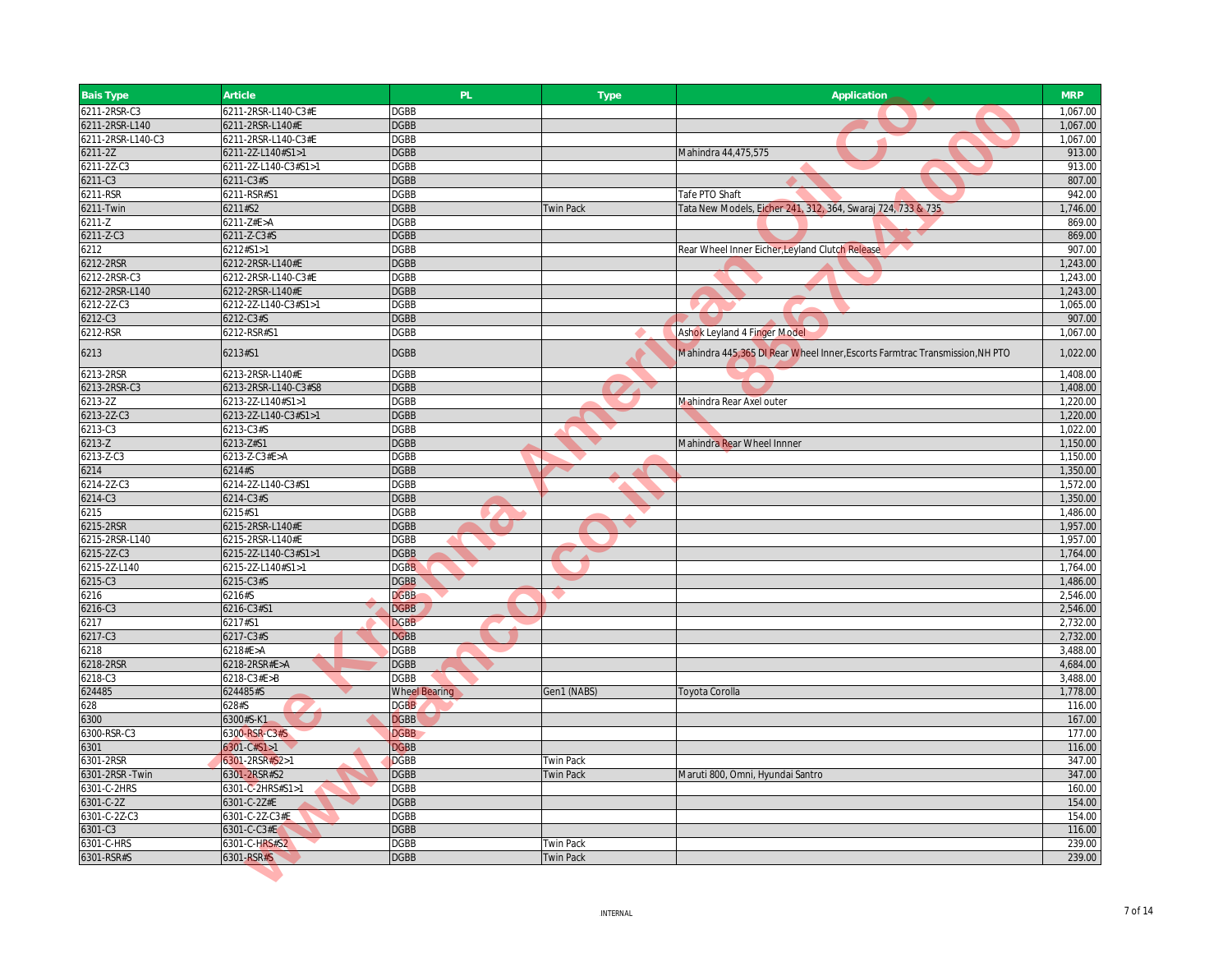| Bais Type                 | Article                       | PL                         | <b>Type</b>      | Application                                                                       | <b>MRP</b>       |
|---------------------------|-------------------------------|----------------------------|------------------|-----------------------------------------------------------------------------------|------------------|
| 6301-RSR#S                | 6301-RSR#S                    | <b>DGBB</b>                | <b>Twin Pack</b> |                                                                                   | 239.00           |
| 6302                      | 6302#S                        | <b>DGBB</b>                |                  |                                                                                   | 173.00           |
| 6302-2RSR                 | 6302-2RSR#S1                  | <b>DGBB</b>                |                  |                                                                                   | 278.00           |
| 6302-2RSR-C3              | 6302-2RSR-C3#E>A              | <b>DGBB</b>                |                  |                                                                                   | 278.00           |
| 6302-2RSR-L207            | 6302-2RSR-L207#S1             | <b>DGBB</b>                |                  |                                                                                   | 313.00           |
| 6302-2RSR-L207-C3         | 6302-2RSR-L207-C3#E           | <b>DGBB</b>                |                  |                                                                                   | 313.00           |
| 6302-2Z                   | 6302-2Z#S1                    | <b>DGBB</b>                |                  |                                                                                   | 254.00           |
| 6302-2Z-C3                | 6302-2Z-C3#S                  | <b>DGBB</b>                |                  |                                                                                   | 254.00           |
| 302-2Z-L207               | 6302-2Z-L207#E                | <b>DGBB</b>                |                  |                                                                                   | 282.00           |
| 6302-2Z-L207-C3           | 6302-2Z-L207-C3#S1>1          | <b>DGBB</b>                |                  |                                                                                   | 282.00           |
| 5302-C3                   | 6302-C3#S1                    | <b>DGBB</b>                |                  |                                                                                   | 173.00           |
| 6302-C3 - Twin            | 6302-C3#S2                    | <b>DGBB</b>                | <b>Twin Pack</b> | <b>Crank Shaft TVS Mopeds</b>                                                     | 374.00           |
| 6302-RSR                  | 6302-RSR#S                    | <b>DGBB</b>                |                  | Mahindra Dynamo                                                                   | 219.00           |
| 6302-RSR-C3               | 6302-RSR-C3#S                 | <b>DGBB</b>                |                  |                                                                                   | 219.00           |
| 6302-Z                    | 6302-Z#S1                     | <b>DGBB</b>                |                  | Mahindra Water Pump                                                               | 235.00           |
| 6302-Z-C3                 | 6302-Z-C3#S                   | <b>DGBB</b>                |                  |                                                                                   | 235.00           |
| 6303                      | 6303#S1                       | <b>DGBB</b>                |                  | HMT, Indofarm, Zetor, Eicher PTO Shaft Water Pump                                 | 241.00           |
| 6303-2RSR                 | 6303-2RSR#E>A                 | <b>DGBB</b>                |                  | Tata Trucks, Tempo Traveller, Alternator, Maruti car input Shaft                  | 289.00           |
| 6303-2RSR-C3              | 6303-2RSR-C3#S                | <b>DGBB</b>                |                  |                                                                                   | 289.00           |
| 6303-2RSR-L207            | 6303-2RSR-L207#E              | <b>DGBB</b>                |                  | Tata Trucks, Tempo Traveller, Alternator, Maruti car input Shaft                  | 324.00           |
| 6303-2RSR-L207-C3         | 6303-2RSR-L207-C3#E           | <b>DGBB</b>                |                  |                                                                                   | 324.00           |
| 6303-2Z                   | 6303-2Z#S1                    | <b>DGBB</b>                |                  |                                                                                   | 283.00           |
| 303-2Z-C3                 | $6303 - 22 - C3#E > A$        | <b>DGBB</b>                |                  |                                                                                   | 283.00           |
| 6303-2Z-L207              | 6303-2Z-L207#S1>1             | <b>DGBB</b>                |                  |                                                                                   | 313.00           |
| 6303-2Z-L207-C3           | 6303-2Z-L207-C3#S1>1          | <b>DGBB</b>                |                  |                                                                                   | 313.00           |
| 6303-C3                   | 6303-C3#S1                    | <b>DGBB</b>                |                  |                                                                                   | 241.00           |
| $6303 - Z$                | 6303-Z#S1                     | <b>DGBB</b>                |                  | Escort, Indofarm Water Pump                                                       | 266.00           |
| 6303-Z-C3                 | 6303-Z-C3#S                   | <b>DGBB</b>                |                  |                                                                                   | 266.00           |
| 6304                      | 6304#S1                       | <b>DGBB</b>                |                  | Tata Altenator, Eicher Clutch & flywheel, VST Tiller PTO Shaft                    | 183.00           |
| 6304-2RSR                 | 6304-2RSR#E>A                 | <b>DGBB</b>                |                  | Ashok Leyland                                                                     | 297.00           |
| 6304-2RSR-C3              | 6304-2RSR-C3#E>A              | <b>DGBB</b>                |                  |                                                                                   | 297.00           |
| 6304-2RSR-L207            | 6304-2RSR-L207#S1>1           | <b>DGBB</b>                |                  |                                                                                   | 329.00           |
| 6304-2RSR-L207-C3         | 6304-2RSR-L207-C3#S1          | <b>DGBB</b>                |                  |                                                                                   | 329.00           |
| 6304-2Z                   | 6304-2Z#E>A                   | <b>DGBB</b>                |                  |                                                                                   | 278.00           |
| 6304-2Z-C3                | 6304-2Z-C3#S1                 | <b>DGBB</b>                |                  |                                                                                   | 278.00           |
| 6304-2Z-L207              | 6304-2Z-L207#S1>1             | <b>DGBB</b>                |                  |                                                                                   | 308.00           |
| 304-2Z-L207-C3            | 6304-2Z-L207-C3#S1>1          | <b>DGBB</b>                |                  |                                                                                   | 308.00           |
| 6304-C3                   | 6304-C3#S1>1                  | <b>DGBB</b>                |                  |                                                                                   | 183.00           |
| $6304 - C3$               | 6304-C3#S                     | <b>DGBB</b>                | <b>Twin Pack</b> |                                                                                   | 396.00           |
| 6304-C3-Twin              | 6304-C3#S2                    | <b>DGBB</b>                | <b>Twin Pack</b> | Crank Shaft Splendor Plus / Passion Plus, TVS Motor Cycle (Twin Pack))            | 396.00           |
| 6304-N                    | 6304-N#S1                     | <b>DGBB</b>                |                  |                                                                                   | 247.00           |
| 6304-N-C3                 | 6304-N-C3#S1                  | <b>DGBB</b>                |                  | Maruti 800, Omni                                                                  | 247.00           |
| 6304-Twin                 | 6304#S1>1                     | <b>DGBB</b>                | <b>Twin Pack</b> |                                                                                   | 396.00           |
| 6304-W61B-R5-15           | 6304-W61B-R5-15#S2            | <b>DGBB</b>                | <b>Twin Pack</b> |                                                                                   | 414.00           |
| 6305                      | 6305#S1                       | <b>DGBB</b>                |                  | Scorpio Conter ShaftEscorts Farmtrac Trasmission, VST, Mahindra tractor Cam shaft | 291.00           |
|                           |                               |                            |                  | drive.                                                                            | 378.00           |
| 6305-2RSR                 | 6305-2RSR#E>A                 | <b>DGBB</b>                |                  | Ashok Leyland Comet                                                               |                  |
| 6305-2RSR-C3              | 6305-2RSR-C3#E>A              | <b>DGBB</b>                |                  |                                                                                   | 378.00           |
| 6305-2RSR-L207<br>6305-2Z | 6305-2RSR-L207#S1>1           | <b>DGBB</b><br><b>DGBB</b> |                  | <b>VST Tiller Transmission</b>                                                    | 419.00<br>345.00 |
| 5305-2Z-C3                | 6305-2Z#E>A<br>6305-2Z-C3#E>A | <b>DGBB</b>                |                  |                                                                                   | 345.00           |
| 6305-2Z-L207              |                               | <b>DGBB</b>                |                  | <b>VST Tiller Transmission</b>                                                    | 383.00           |
|                           | 6305-2Z-L207#S1>1             | <b>DGBB</b>                |                  |                                                                                   | 383.00           |
| 6305-2Z-L207-C3           | 6305-2Z-L207-C3#S1            |                            |                  |                                                                                   |                  |
| 6305-C3                   | 6305-C3#S1>1<br>6305-C3#N2    | <b>DGBB</b><br><b>DGBB</b> |                  |                                                                                   | 291.00<br>630.00 |
| 6305-C3 - Twin            |                               |                            | <b>Twin Pack</b> | Crank Shaft Bajaj Three Wheelers Rear Engine (Twin Pack))                         |                  |
|                           |                               |                            |                  |                                                                                   |                  |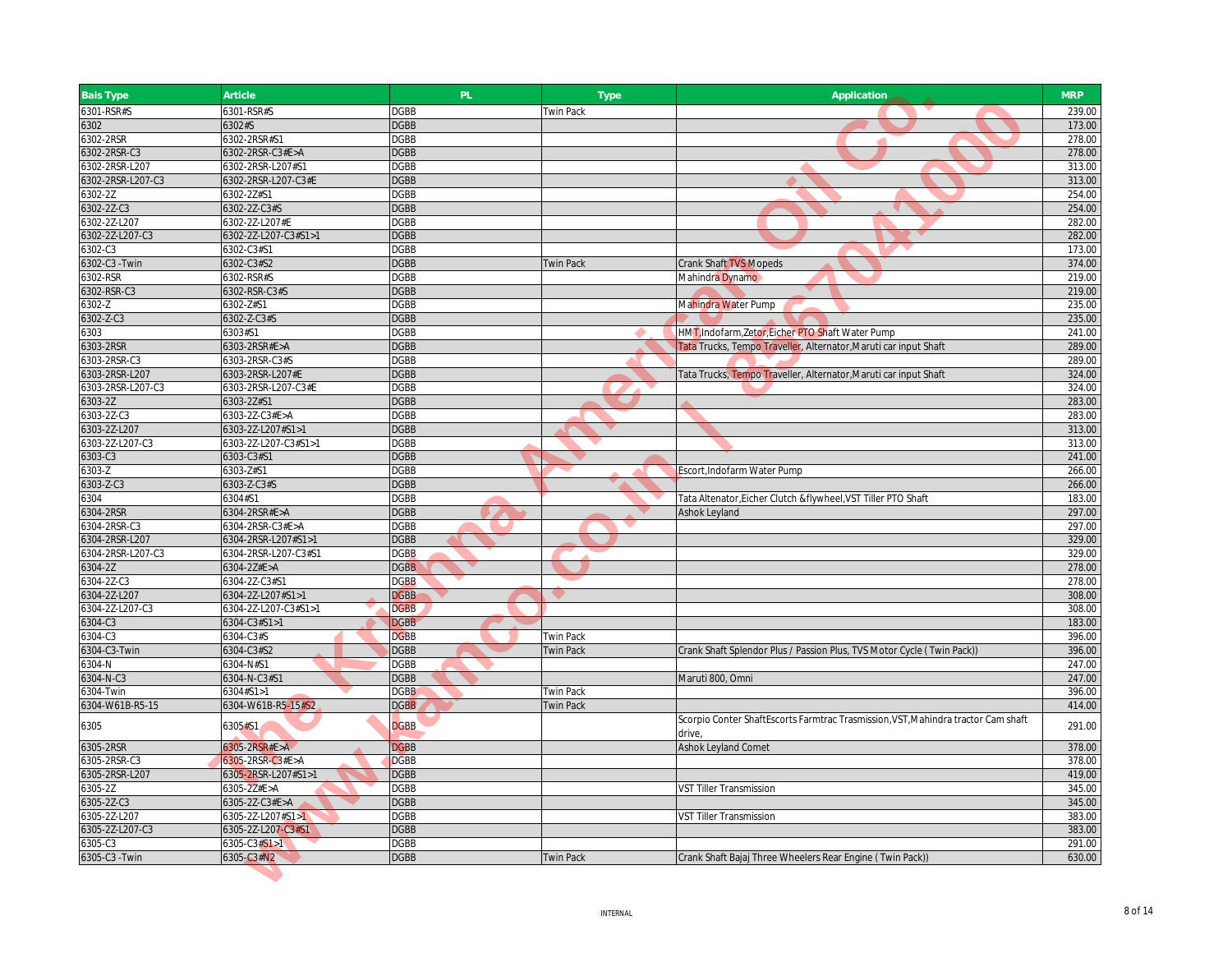| <b>Bais Type</b>  | Article                 | PL.         | <b>Type</b> | Application                                                  | <b>MRP</b> |
|-------------------|-------------------------|-------------|-------------|--------------------------------------------------------------|------------|
| 6305-N            | 6305-N#S1               | <b>DGBB</b> |             | HMT Zetor 5911 Injection Pump Drive Shaft                    | 303.00     |
| 6305-RSR          | 6305-RSR#S              | <b>DGBB</b> |             |                                                              | 333.00     |
| 6305-RSR-C3       | 6305-RSR-C3#S           | <b>DGBB</b> |             |                                                              | 333.00     |
| $6305 - Z$        | 6305-Z#S                | <b>DGBB</b> |             |                                                              | 332.00     |
| 6306              | 6306-H305A#E            | <b>DGBB</b> |             | Mahindra Transmission Counter shaft                          | 464.00     |
| 6306-2RSR         | 6306-2RSR-CO7#E>1       | <b>DGBB</b> |             |                                                              | 541.00     |
| 6306-2RSR-C3      | 6306-2RSR-CO7-C3#E>1    | <b>DGBB</b> |             |                                                              | 541.00     |
| 6306-2RSR-L207    | 6306-2RSR-L207#E        | <b>DGBB</b> |             |                                                              | 600.00     |
| 6306-2RSR-L207-C3 | 6306-2RSR-L207-C3#E     | <b>DGBB</b> |             |                                                              | 600.00     |
| 6306-2Z-L207-C3   | 6306-2Z-L207-C3#S1      | <b>DGBB</b> |             |                                                              | 562.00     |
| 6306-C3           | 6306-CO7-C3#E>1         | <b>DGBB</b> |             |                                                              | 464.00     |
| 6306-C4           | 6306-C4#E>A             | <b>DGBB</b> |             |                                                              | 464.00     |
| 6306-NR           | 6306-NR#S1              | <b>DGBB</b> |             |                                                              | 543.00     |
| 6306-RSR          | 6306-RSR#S1             | <b>DGBB</b> |             |                                                              | 527.00     |
| 6306-RSR-C3       | 6306-RSR-C3#S45>1       | <b>DGBB</b> |             |                                                              | 527.00     |
| 6307              | 6307-CO7#E>1            | <b>DGBB</b> |             | Mahindra Jeep, Marshall, Utility, Tata Safari                | 510.00     |
| 6307.F-572451     | F-572451.6307#S         | <b>DGBB</b> |             | Toyota Innova, Qualis                                        | 742.00     |
| 6307-2RSR         | 6307-2RSR#E>A           | <b>DGBB</b> |             |                                                              | 749.00     |
| 6307-2RSR-C3      | 6307-2RSR-C3#S1         | <b>DGBB</b> |             |                                                              | 749.00     |
| 6307-2RSR-L207    | 6307-2RSR-L207#S1>1     | <b>DGBB</b> |             |                                                              | 830.00     |
| 6307-2RSR-L207-C3 | 6307-2RSR-L207-C3#S1    | <b>DGBB</b> |             |                                                              | 830.00     |
| 6307-2RSR-N-C3    | 6307-2RSR-N-C3#S1       | <b>DGBB</b> |             | Mahindra Jeep 5 Speed Gear Box                               | 667.00     |
| 6307-2Z           | 6307-2Z-CO7#E           | <b>DGBB</b> |             |                                                              | 574.00     |
| 6307-2Z-C3        | 6307-2Z-CO7-C3#E        | <b>DGBB</b> |             |                                                              | 574.00     |
| 6307-2Z-L207      | 6307-2Z-L207#S1>1       | <b>DGBB</b> |             |                                                              | 640.00     |
| 6307-C3           | 6307-C3#S1>1            | <b>DGBB</b> |             |                                                              | 510.00     |
| 6307-RSR          | 6307-RSR#S              | <b>DGBB</b> |             |                                                              | 639.00     |
|                   |                         |             |             |                                                              | 778.00     |
| 6308<br>6308-2RSR | 6308#N25>B              | <b>DGBB</b> |             | VST Tiller Transmission                                      |            |
|                   | 6308-2RSR#S1            | <b>DGBB</b> |             |                                                              | 896.00     |
| 6308-2RSR-C3      | 6308-2RSR-C3#E>A        | <b>DGBB</b> |             |                                                              | 896.00     |
| 6308-2RSR-L207    | 6308-2RSR-L207#S1       | <b>DGBB</b> |             |                                                              | 1,006.00   |
| 6308-2RSR-L207-C3 | 6308-2RSR-L207-C3#E     | <b>DGBB</b> |             |                                                              | 1,006.00   |
| 6308-2RSR-N-C3    | 6308-2RSR-N-C3#E        | <b>DGBB</b> |             | Tata Gear Box 380                                            | 874.00     |
| 6308-2Z           | 6308-2Z-CO7#S1          | <b>DGBB</b> |             | JD PTO Drive Gear Shaft, VST Tiller                          | 867.00     |
| 6308-2Z-C3        | 6308-2Z-CO7-C3#E>1      | <b>DGBB</b> |             |                                                              | 867.00     |
| 6308-2Z-L207      | 6308-2Z-L207#S1>1       | <b>DGBB</b> |             | JD PTO Drive Gear Shaft, VST Tiller                          | 966.00     |
| 6308-2Z-L207-C3   | 6308-2Z-L207-C3#S1      | <b>DGBB</b> |             |                                                              | 966.00     |
| 6308-C-2Z-C3      | 6308-2Z-CO7-C3#E>1      | <b>DGBB</b> |             |                                                              | 867.00     |
| 6308-C3           | 6308-C3#E>B             | <b>DGBB</b> |             |                                                              | 778.00     |
| 6308-C4           | 6308-C4#S               | <b>DGBB</b> |             |                                                              | 778.00     |
| 6308-H318-C3      | 6308-H318-C3#E          | <b>DGBB</b> |             |                                                              | 778.00     |
| 6308-N            | 6308-N#S                | <b>DGBB</b> |             | Tractor PTO Shaft                                            | 786.00     |
| 6308-N-C3         | 6308-N-C3#S1>2          | <b>DGBB</b> |             |                                                              | 786.00     |
| 6308-Z            | 6308-Z#S                | <b>DGBB</b> |             |                                                              | 832.00     |
| 6309              | 6309#S1>2               | <b>DGBB</b> |             | Mahindra Bull Pinion, JD Drive Shaft Rear, HMT, Indofarm VST | 1,144.00   |
| 6309-2RSR         | 6309-2RSR-L140#S1       | <b>DGBB</b> |             |                                                              | 1,410.00   |
| 6309-2RSR-C3      | 6309-2RSR-L140-C3#E     | <b>DGBB</b> |             |                                                              | 1,410.00   |
| 6309-2RSR-L140-C3 | 6309-2RSR-L140-C3#S16>1 | <b>DGBB</b> |             |                                                              | 1,410.00   |
| 6309-2Z           | 6309-2Z-L140#S1>1       | <b>DGBB</b> |             |                                                              | 1,296.00   |
| 6309-2Z-C3        | 6309-2Z-L140-C3#S1>1    | <b>DGBB</b> |             |                                                              | 1,296.00   |
| 6309-2Z-L207-C3   | 6309-2Z-L207-C3#S1      | <b>DGBB</b> |             |                                                              | 1,433.00   |
| 6309-C3           | 6309-C3#S1>6            | <b>DGBB</b> |             |                                                              | 1,144.00   |
| 6309-N            | 6309-N#S1>1             | <b>DGBB</b> |             |                                                              | 1,069.00   |
| 6309-RSR          | 6309-RSR#E>A            | <b>DGBB</b> |             |                                                              | 1,323.00   |
| 6309-Z            | $6309 - Z#E > A$        | DGBB        |             | Mahindra Arjun PTO Shaft                                     | 1,220.00   |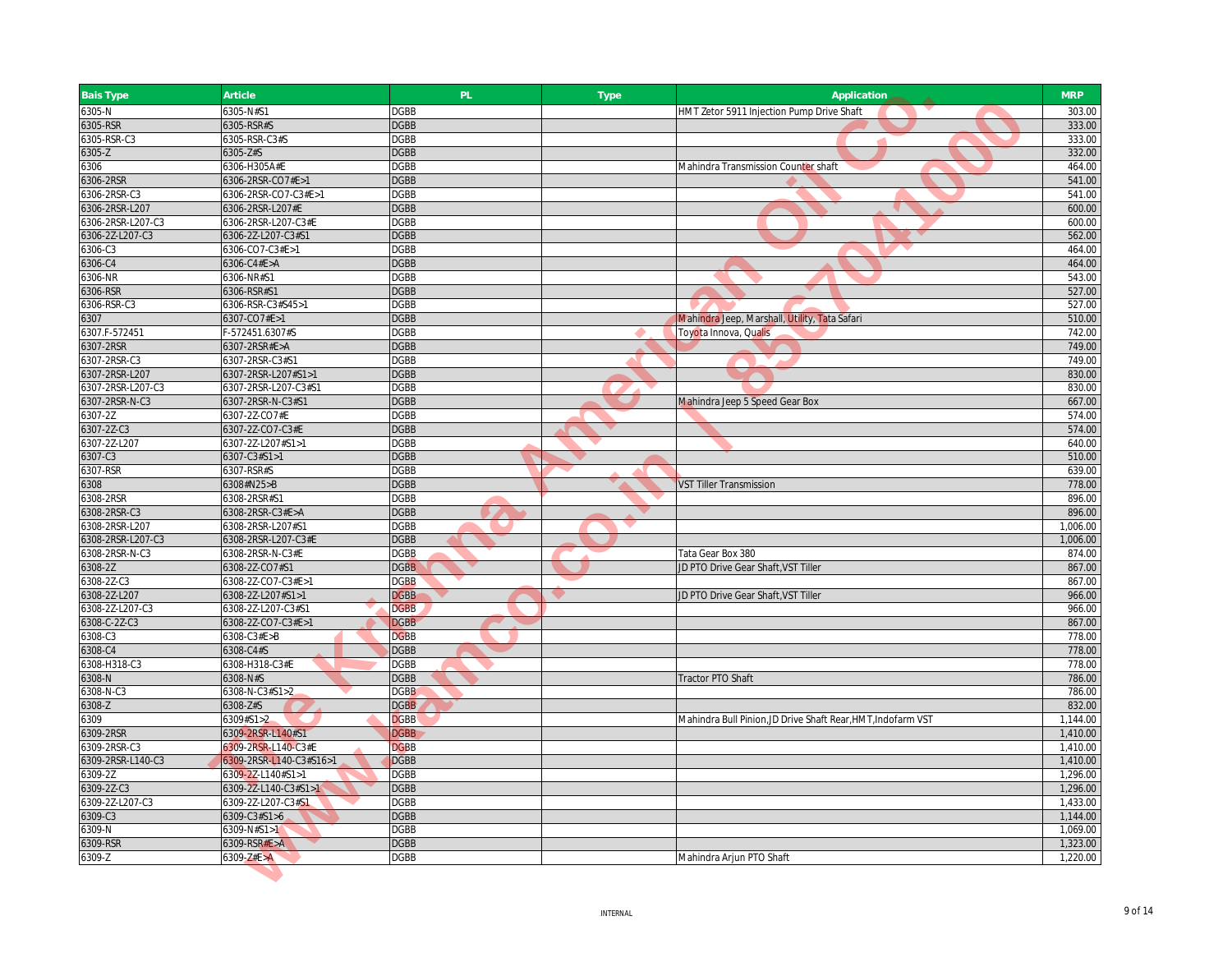| <b>Bais Type</b>          | Article                                  | PL                            | Type                       | Application                                                                      | <b>MRP</b>           |
|---------------------------|------------------------------------------|-------------------------------|----------------------------|----------------------------------------------------------------------------------|----------------------|
| 6309-Z-C3                 | 6309-Z-C3#S                              | <b>DGBB</b>                   |                            |                                                                                  | 1,220.00             |
| 6310                      | 6310#S                                   | <b>DGBB</b>                   |                            |                                                                                  | 1,235.00             |
| 6310-2RSR                 | 6310-2RSR-L140#S1>1                      | <b>DGBB</b>                   |                            |                                                                                  | 1,471.00             |
| 6310-2RSR-C3              | 6310-2RSR-L140-C3#S1                     | <b>DGBB</b>                   |                            |                                                                                  | 1.471.00             |
| 6310-2RSR-L140-C3         | 6310-2RSR-L140-C3#S1                     | <b>DGBB</b>                   |                            |                                                                                  | 1,471.00             |
| 6310-2Z                   | 6310-2Z-L140#S1>1                        | <b>DGBB</b>                   |                            |                                                                                  | 1,352.00             |
| 6310-2Z-C3                | 6310-2Z-L140-C3#S1>1                     | <b>DGBB</b>                   |                            |                                                                                  | 1,352.00             |
| 6310-C3                   | 6310-C3#S                                | <b>DGBB</b>                   |                            |                                                                                  | 1,235.00             |
| 6310-N                    | 6310-N#S1>1                              | <b>DGBB</b>                   |                            |                                                                                  | 1,065.00             |
| 6310-Z-C3                 | 6310-Z-C3#E>A                            | <b>DGBB</b>                   |                            |                                                                                  | 1,296.00             |
| 6311                      | 6311#S                                   | <b>DGBB</b>                   |                            |                                                                                  | 1,857.00             |
| 6311-2RSR                 | 6311-2RSR-L140#S1>1                      | <b>DGBB</b>                   |                            |                                                                                  | 2,022.00             |
| 6311-2RSR-C3              | 6311-2RSR-L140-C3#E                      | <b>DGBB</b>                   |                            |                                                                                  | 2,022.00             |
| 6311-2RSR-L140            | 6311-2RSR-L140#S1>1                      | <b>DGBB</b>                   |                            |                                                                                  | 2,022.00             |
| 6311-2Z                   | 6311-2Z-L140#S1>1                        | <b>DGBB</b>                   |                            |                                                                                  | 2,022.00             |
| 6311-2Z-C3                | 6311-2Z-L140-C3#S1>1                     | <b>DGBB</b>                   |                            |                                                                                  | 2,022.00             |
| 6311-C3                   | 6311-C3#S                                | <b>DGBB</b>                   |                            |                                                                                  | 1,857.00             |
| 6312                      | 6312#S                                   | <b>DGBB</b>                   |                            | Mahindra Tractor Rear Wheel Outer, Escorts Transmission                          | 2,213.00             |
| 6312-2RSR                 | 6312-2RSR-L140#S1>1                      | <b>DGBB</b>                   |                            |                                                                                  | 2,406.00             |
| 6312-2RSR-C3              | 6312-2RSR-L140-C3#E                      | DGBB                          |                            |                                                                                  | 2,406.00             |
| 6312-2Z                   | 6312-2Z-L140#S1>1                        | <b>DGBB</b>                   |                            |                                                                                  | 2,393.00             |
| 6312-2Z-C3                | 6312-2Z-L140-C3#S1>1                     | <b>DGBB</b>                   |                            |                                                                                  | 2,393.00             |
| 6312-C3                   | 6312-C3#S                                | <b>DGBB</b>                   |                            | Mahindra Tractor Rear Wheel Outer, Escorts Transmission                          | 2,213.00             |
| 6313                      | 6313#S                                   | <b>DGBB</b>                   |                            | New Holland5630 3630, Rear Axle Differential & Transmission                      | 2,534.00             |
| 6313-2RSR                 | 6313-2RSR-L140#S1>1                      | <b>DGBB</b>                   |                            | Tafe MF 241,4410 Rear Wheel Inner and Outer                                      | 2,724.00             |
| 6313-2RSR-C3              | 6313-2RSR-L140-C3#S1                     | <b>DGBB</b>                   |                            |                                                                                  | 2,724.00             |
| 6313-2Z-L140-C3           | 6313-2Z-L140-C3#S1>1                     | <b>DGBB</b>                   |                            | Tafe MF 241,4410 Rear Wheel Inner and Outer                                      | 2,679.00             |
| 6313-C3                   | 6313-C3#S                                | <b>DGBB</b>                   |                            |                                                                                  | 2,534.00             |
| 6313-C4                   | 6313-C4#E>A                              | <b>DGBB</b>                   |                            |                                                                                  | 2,534.00             |
| 6314                      | 6314#S                                   | <b>DGBB</b>                   |                            | Ashok Leyland Propler Shaft                                                      | 3,623.00             |
| 6314-2RSR                 | 6314-2RSR#E>A                            | <b>DGBB</b>                   |                            |                                                                                  | 4,210.00             |
| 6314-2RSR-L140-C3         | 6314-2RSR-L140-C3#E                      | <b>DGBB</b>                   |                            |                                                                                  | 4,210.00             |
| 6314-2Z-L140-C3           | 6314-2Z-L140-C3#S1>1                     | <b>DGBB</b>                   |                            |                                                                                  | 4,068.00             |
| 6314-C3                   | 6314-C3#S                                | <b>DGBB</b>                   |                            |                                                                                  | 3,623.00             |
| 6315                      | 6315#S                                   | <b>DGBB</b>                   |                            |                                                                                  | 4,510.00             |
| 6315-2RSR<br>6315-2RSR-C3 | 6315-2RSR-L140#E<br>6315-2RSR-L140-C3#S1 | <b>DGBB</b><br><b>DGBB</b>    |                            |                                                                                  | 5,421.00<br>5,421.00 |
| 6315-C3                   | 6315-C3#S1                               | <b>DGBB</b>                   |                            |                                                                                  | 4,510.00             |
| 6316                      | 6316#E>A                                 | <b>DGBB</b>                   |                            |                                                                                  | 5,858.00             |
| 6316-C3                   | 6316-C3#E>B                              | <b>DGBB</b>                   |                            |                                                                                  | 5,858.00             |
| 6406                      | 6406#S                                   | <b>DGBB</b>                   |                            | Mahindra Marshal Main shaft, Harsha Tractor, Traveller Transmission              | 893.00               |
| 6406-C3                   | 6406-C3#S1                               | <b>DGBB</b>                   |                            |                                                                                  | 893.00               |
| 6410-C3                   | 6410-C3#E>A                              | <b>DGBB</b>                   |                            |                                                                                  | 1,982.00             |
| 7131449100                | 7131449100#E                             | Rear wheel bearing NABS DTRB  | DTRB (NABS)                | Renault Duster, Lodgy, Nissan Terrano                                            | 2,243.00             |
| 7131519100                | 7131519100#E                             | Front wheel bearing ABS Gen 1 | Gen 1                      | Renault Duster, Fluence, Nissan Terrano                                          | 2,558.00             |
| 800179D                   | 800179D#E                                | <b>Wheel Bearing</b>          | Gen2 (ABS)(W/O Splines)    | Skoda Octavia (Old), VW Beetle, Polo, Vento 1st Gen (FWD)                        | 3,898.00             |
| 801191AD                  | 801191AD#E                               | <b>Wheel Bearing</b>          | Gen2 (ABS)(W/O Splines)    | Skoda Fabia New, Rapid, VW Ameo, Polo, Vento 1st & 2nd Gen                       | 4,129.00             |
| 803640BA                  | 803640BA#E                               | <b>Wheel Bearing</b>          | Gen2 (NABS) (With Splines) | Skoda Fabia, VW Polo & Vento 1st Gen                                             | 5,258.00             |
| 805209B                   | 805209B#E                                | <b>Wheel Bearing</b>          | Gen1 (NABS)                | Audi Q7                                                                          | 6,986.00             |
|                           |                                          |                               |                            |                                                                                  |                      |
| 805657A                   | 805657A#E                                | <b>Wheel Bearing</b>          | Gen3 (ABS)(W/O Splines)    | Skoda Laura, Superb, Yeti, VW Passat Vento, Audi A3, Q3, TT (4x4) (4 mount Hole) | 5,314.00             |
| AK6379-6320               | AK6379-6320#S1                           | <b>Tapered Roller Bearing</b> |                            | Ashok Leyland 2516, 3516, AL RD 20, Beaver Comet, Comet Tractor, Hippo, Taurus   | 2,687.00             |
| -559367                   | -559367.KL#S20>1                         | <b>DGBB</b>                   |                            | Swaraj Mazda                                                                     | 834.00               |
| F-561192.KL               | F-561192.KL#E                            | <b>DGBB</b>                   |                            |                                                                                  | 389.00               |
|                           |                                          |                               |                            |                                                                                  |                      |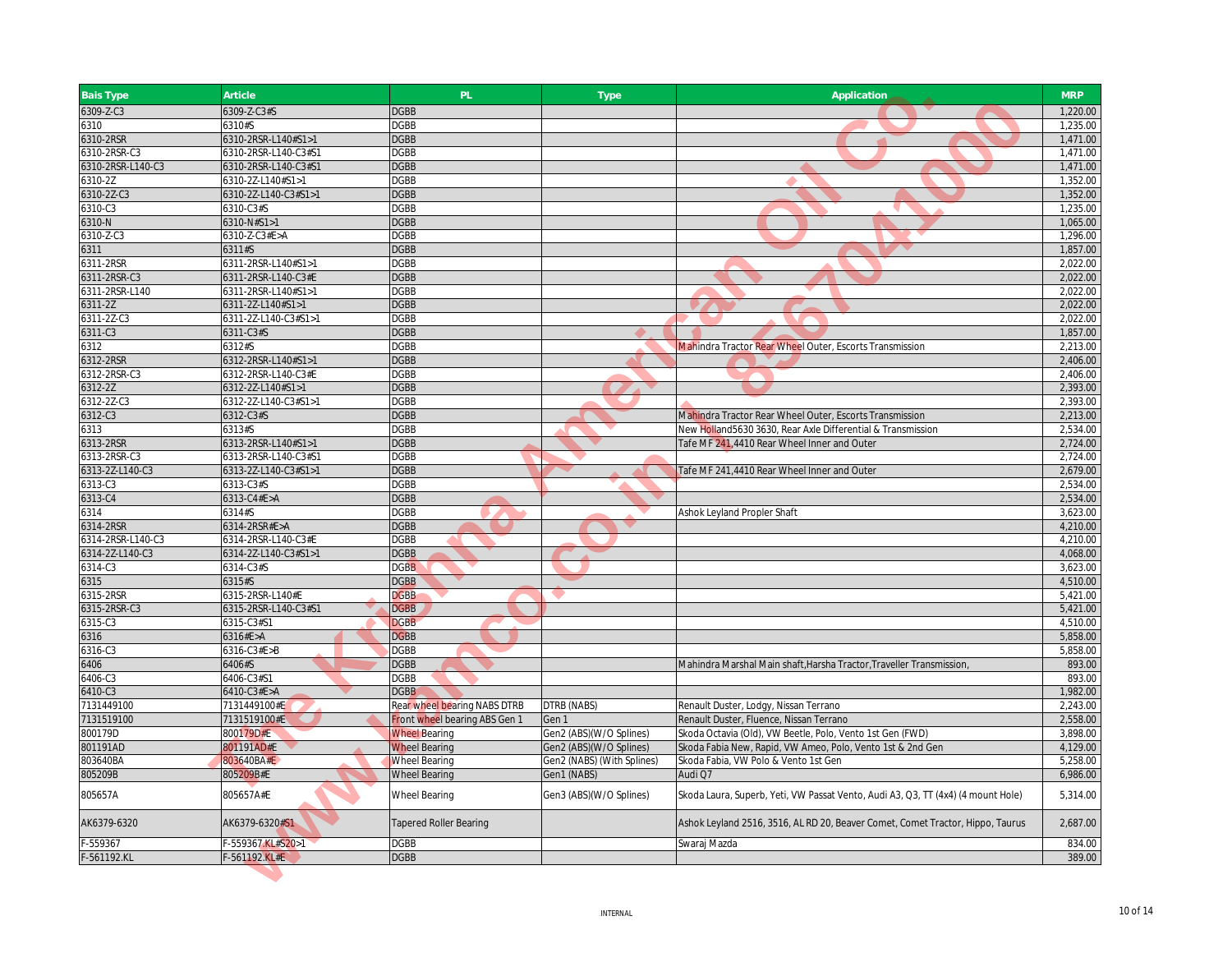| <b>Bais Type</b>          | Article                     | PL                                | Type                      | Application                                                                                                                                                     | <b>MRP</b> |
|---------------------------|-----------------------------|-----------------------------------|---------------------------|-----------------------------------------------------------------------------------------------------------------------------------------------------------------|------------|
| $-563420$                 | -563420.RDL-G1#S1>4         | <b>Wheel Bearing</b>              | Gen1 (ABS)                | Maruti Swift, Dzire, Ritz, Ciaz                                                                                                                                 | 1,192.00   |
| $-563420.01$              | -563420.01.RDL-G1#S1>4      | <b>Wheel Bearing</b>              | Gen1 (NABS)               | Front Wheel Maruti Swift / Dezire / Ritz                                                                                                                        | 1.041.00   |
| -563438                   | 7131258100#E                | <b>Wheel Bearing</b>              | Gen 2D                    | Audi A4                                                                                                                                                         | 6,314.00   |
| -563438                   | 7136109000#E                |                                   |                           |                                                                                                                                                                 | 6,314.00   |
| $-563438$                 | -563438.RDL-G2#S1           |                                   |                           |                                                                                                                                                                 | 6,314.00   |
| -566425.TR2I              | -566425.TR2I-H195#S         | Tapered Roller Bearing            |                           | <b>Volvo Trucks and Buses</b>                                                                                                                                   | 37,391.00  |
| -566426.TR2I              | -566426.TR2I-H195#S         | <b>Tapered Roller Bearing</b>     |                           | Volvo Trucks and Buses (Above 7.5 Tonne)                                                                                                                        | 27,093.00  |
| $-566427.TR21$            | -566427.TR2I-H195#S         | <b>Tapered Roller Bearing</b>     |                           | Volvo Trucks and Buses (Upto 7.5 Tonne)                                                                                                                         | 26,303.00  |
| $-568141$                 | -568141.GEH#N               | <b>DGBB</b>                       |                           | Tata Old Models                                                                                                                                                 | 1,721.00   |
| $-568141.01$              | -568141.01.GEH#N            | <b>DGBB</b>                       |                           | <b>Tata New Models</b>                                                                                                                                          | 1,609.00   |
| -571943.KL                | -571943.KL#E                | <b>DGBB</b>                       |                           |                                                                                                                                                                 | 413.00     |
| -571998.RDL               | -571998.RDL-G1#S2           | <b>Wheel Bearing</b>              | Gen1 (NABS) (Twin Pack)   | Rear Wheel Maruti A Star / New Wagon R                                                                                                                          | 1,959.00   |
| $-572050$                 | -572050.GEH#N               | Clutch Release Bearing            |                           | Tata GB 60 Gear Box (1.75 Inch)                                                                                                                                 | 3,215.00   |
| $-572158$                 | -572158.GEH#N               | <b>Clutch Release Bearing</b>     |                           | Tata GB 50 Gear Box (1.5 Inch)                                                                                                                                  | 3,841.00   |
| -572337.RDL               | -572337.RDL-G1#S1           | <b>Wheel Bearing</b>              | Gen1                      |                                                                                                                                                                 | 968.00     |
| F-572446.RDL              | -572446.RDL-G1#S1>1         | <b>Wheel Bearing</b>              | Gen1 (NABS)               | Rear Wheel Mahindra Geo, Jeeto                                                                                                                                  | 1,159.00   |
| F-572694                  | 7131448100#E                | <b>Tapered Roller Bearing</b>     |                           | Mahindra Xylo 1st Gen, 2nd Gen, 3rd Gen, Quanto, , Bolero 2nd Gen, Scorpio, 1st &<br>2nd Gen, Bolero Plus, Bolero Pick-Up, Tata Aria, Safari Storme, Hexa (FWB) | 1,994.00   |
| $-572840$                 | $-572840.$ KL#E             | <b>DGBB</b>                       |                           |                                                                                                                                                                 | 292.00     |
| -572967.NUP209-E-N-R30-45 | -572967.NUP209-E-N-R30-45#S | <b>Cylindrical Roller Bearing</b> |                           | Tata 609, 709, 712, 713, 909 (Gear Box GB 27)                                                                                                                   | 1,491.00   |
| $-574191$                 | -574191.06.RDL-G2-A#S       | <b>Wheel Bearing</b>              | Gen2 (ABS)                | Rear Skoda Laura, Superb, Yeti, VW Passat Vento, Audi A3, Q3, TT (FWD)                                                                                          | 4,268.00   |
| $-575282$                 | -575282.KL#E                | <b>DGBB</b>                       |                           | Mahindra Maxximo                                                                                                                                                | 703.00     |
| $-575403$                 | 5.75403E+81#E               | <b>Wheel Bearing</b>              | Gen1 (NABS)               | Maruti Swift/Dzire (Old), Ritz                                                                                                                                  | 1,113.00   |
| $-575757$                 | -575757.RDL-G3-W-SNZ1#S     | <b>Wheel Bearing</b>              | Gen3 (ABS)                | Maruti Ertiga (ABS)                                                                                                                                             | 4,369.00   |
| -575757.01                | -575757.01.RDL-G3-W-SNZ1#S  | <b>Wheel Bearing</b>              | Gen3 (NABS)               | Maruti Ertiga (Non ABS)                                                                                                                                         | 3,970.00   |
| -575757.03.RDL            | -575757.03.RDL-G3-W-SNZ1#E  | <b>Wheel Bearing</b>              | Gen3 (NABS)               | Rear Wheel Maruti Ertiga                                                                                                                                        | 3,716.00   |
| $-576003$                 | $-576003$ .RDL-G1#S1>1      | <b>Wheel Bearing</b>              | Gen1 (NABS)               | Mahindra Jeeto, Maxximo, Supro, Gio                                                                                                                             | 1,089.00   |
| $-576720$                 | -576720.RDL-G1#E            | <b>Wheel Bearing</b>              | Gen 1 (Non ABS)           | Mahindra Xylo 1st Gen, 2nd Gen, Scorpio, 3rd Gen, TUV-300                                                                                                       | 1.777.00   |
| F-577503.RDL#S2           | -577503.RDL-G1#S2           | <b>Wheel Bearing</b>              | Gen1 (NABS) (Twin Pack)   | Maruti Alto, K10, WagonR, Celerio, Estilo                                                                                                                       | 1.659.00   |
| $-580755.6013$            | -580755.6013#EN             | <b>DGBB</b>                       |                           | Dual Clutch Swaraj Tractors                                                                                                                                     | 1,132.00   |
| $-581954$                 | -581954.RDL-G2-A#S1>2       | <b>Wheel Bearing</b>              | Gen2 (NABS) (W/O Splines) | Maruti Eeco                                                                                                                                                     | 2,501.00   |
| -584686.AL                | -584686.AL#E                | <b>Clutch Release Bearing</b>     |                           | Ashok Leyland 14' & 15' inch Clutch                                                                                                                             | 1,810.00   |
| -584687.AL                | -584687.AL#E                | <b>Clutch Release Bearing</b>     |                           | Tata GB 75 Gear Box                                                                                                                                             | 2,502.00   |
| -584688.AL                | -584688.AL#E                | <b>Clutch Release Bearing</b>     |                           | Ashok Leyland Torus with Hino Clutch                                                                                                                            | 2,471.00   |
| -587229.KL#S              | -587229.KL#S                | <b>DGBB</b>                       |                           |                                                                                                                                                                 | 251.00     |
| -587288.KL#S1             | -587288.KL#S1               | <b>DGBB</b>                       |                           |                                                                                                                                                                 | 436.00     |
| $-589521$                 | 7131020100#E                | <b>Wheel Bearing</b>              | Gen3 (ABS)                | Maruti Swift & Dzire 2nd Gen (ABS)                                                                                                                              | 4,291.00   |
| -589521                   | -589521.RDL-G3-W#S1>1       |                                   |                           |                                                                                                                                                                 | 4,291.00   |
| -589521                   | -589521.RDL-G3-W#S1>2       |                                   |                           |                                                                                                                                                                 | 4,291.00   |
| -589521.01                | 7131195100#E                | Wheel Bearing                     | Gen3 (NABS)               | Maruti Swift & Dzire 2nd Gen (Non ABS)                                                                                                                          | 3,934.00   |
| -589521.01                | -589521.01.RDL-G3-W#S1>1    |                                   |                           |                                                                                                                                                                 | 3,934.00   |
| -589521.01                | -589521.01.RDL-G3-W#S1>2    |                                   |                           |                                                                                                                                                                 | 3,934.00   |
| -589816                   | $-589816$ .RDL $-61#S1>1$   | <b>Wheel Bearing</b>              | Gen1 (NABS)               | Tata Indica, Indigo, Vista, Manza, Bolt, Zest, Tiago, Tigor, Nexon                                                                                              | 1,113.00   |
| $-604203$                 | -604203.GWSE#S              | <b>DGBB</b>                       |                           | Tata 3118 (New)                                                                                                                                                 | 1,811.00   |
| $-605833$                 | -605833.GWSE#S              | <b>DGBB</b>                       |                           | Spicer Ashok Leyland                                                                                                                                            | 1,448.00   |
| $-606050$                 | -606050.GWSE#S              | <b>DGBB</b>                       |                           | Tata, Ashok Leyland Trucks 2214                                                                                                                                 | 1,593.00   |
| $-608228$                 | 7131432100#E                | <b>Wheel Bearing</b>              | Gen1 (NABS)               | Nissan Nissan Micra, Sunny, Renault Pulse, Scala, Logan, Mahindra Verito                                                                                        | 1,622.00   |
| $-608228$                 | 7136330700#E                |                                   |                           |                                                                                                                                                                 | 1,622.00   |
| $-608228$                 | -608228.RDL-G1-AM#S         |                                   |                           |                                                                                                                                                                 | 1,622.00   |
| -608964.KL#E              | -608964.KL#E                | <b>DGBB</b>                       |                           | Crank Shaft Suzuki GS 150, TVS - Fearo Apache 160/180, Bajaj - Pulsar 180/200,<br>Kinetic - GF 125                                                              | 493.00     |
| $-614810.$ SKL            | -614810.SKL#S2              | <b>DGBB</b>                       |                           |                                                                                                                                                                 | 262.00     |
| $-615154. ZL$             | $-615154.2L#S$              | <b>Cylindrical Roller Bearing</b> |                           |                                                                                                                                                                 | 1,388.00   |
| F-615157.ZL               | F-615157.ZL#E               | <b>Cylindrical Roller Bearing</b> |                           | Tata All Medium & Heavy Commercial Vehicles (Gear Box GB 40)                                                                                                    | 1,038.00   |
|                           |                             |                                   |                           |                                                                                                                                                                 |            |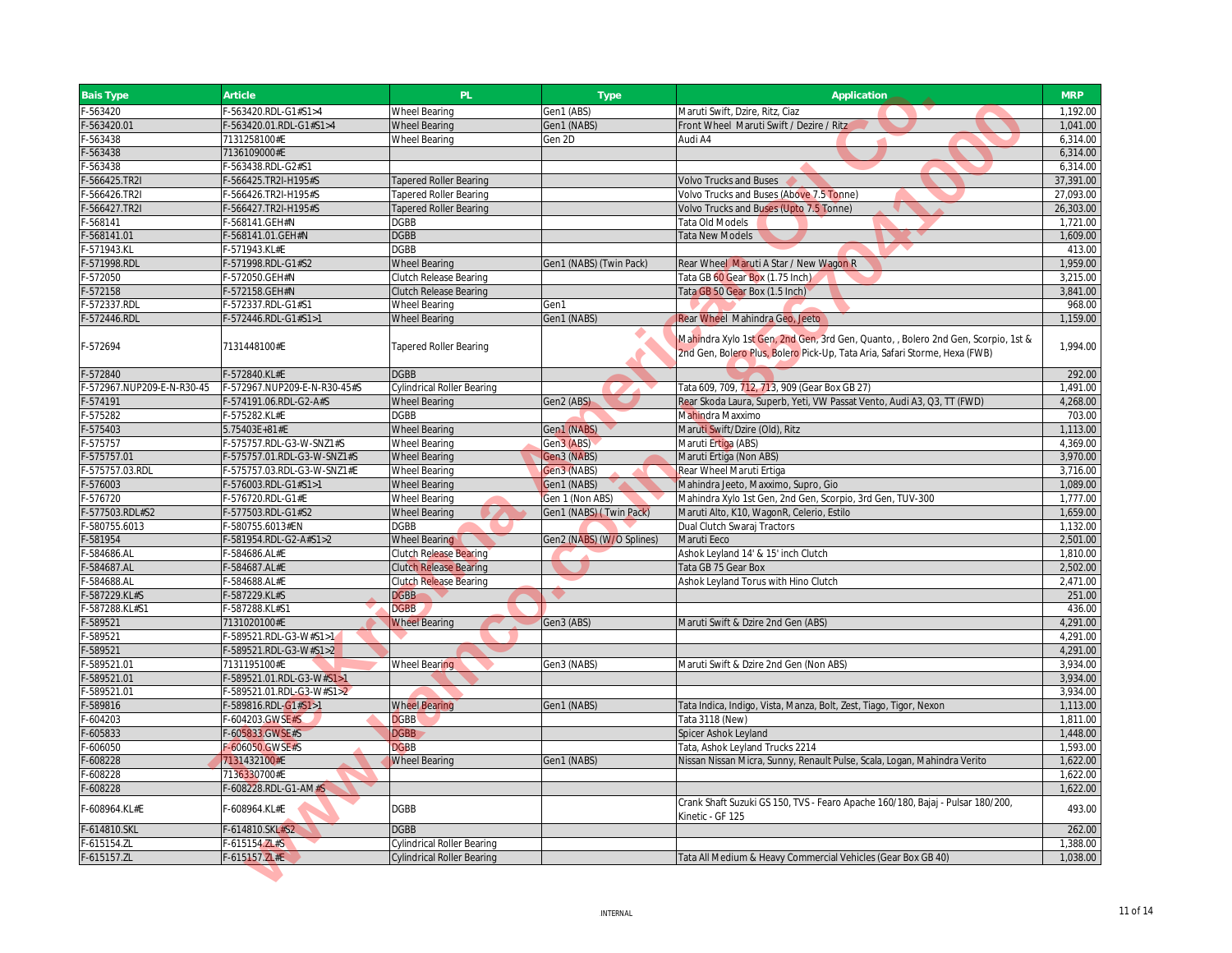| $-615158.$ ZL<br>$-615158. ZL#E$<br><b>Cylindrical Roller Bearing</b><br>-617033.KL#E<br>-617033.KL#E<br><b>DGBB</b><br>Mahindra Xylo<br>-618187.SKL<br>-618187.SKL#S2<br><b>DGBB</b><br>-618817.SKL<br>-618817.SKL#S2<br><b>DGBB</b><br><b>DGBB</b><br>-620477.SKL<br>-620477.SKL#S2<br>-620478.SKL<br><b>DGBB</b><br>-620478.SKL#S2 | 1,444.00<br>808.00<br>391.00<br>265.00<br>290.00<br>343.00<br>391.00<br>327.00<br>290.00 |
|---------------------------------------------------------------------------------------------------------------------------------------------------------------------------------------------------------------------------------------------------------------------------------------------------------------------------------------|------------------------------------------------------------------------------------------|
|                                                                                                                                                                                                                                                                                                                                       |                                                                                          |
|                                                                                                                                                                                                                                                                                                                                       |                                                                                          |
|                                                                                                                                                                                                                                                                                                                                       |                                                                                          |
|                                                                                                                                                                                                                                                                                                                                       |                                                                                          |
|                                                                                                                                                                                                                                                                                                                                       |                                                                                          |
|                                                                                                                                                                                                                                                                                                                                       |                                                                                          |
| -620479.SKL<br>-620479.SKL#S2<br><b>DGBB</b>                                                                                                                                                                                                                                                                                          |                                                                                          |
| <b>DGBB</b><br>-620480.SKL<br>-620480.SKL#S2                                                                                                                                                                                                                                                                                          |                                                                                          |
| -620481.SKL<br>-620481.SKL#S2<br><b>DGBB</b>                                                                                                                                                                                                                                                                                          |                                                                                          |
| -620482.SKL<br>-620482.SKL#S2<br><b>DGBB</b>                                                                                                                                                                                                                                                                                          | 347.00                                                                                   |
| $-627804$<br>7131433100#E<br><b>Wheel Bearing</b><br>Gen1 (NABS)<br>Nissan Nissan Micra, Sunny, Renault Pulse, Scala, Logan, Mahindra Verito                                                                                                                                                                                          | 1,196.00                                                                                 |
| $-627804$<br>7136330600#E                                                                                                                                                                                                                                                                                                             | 1,196.00                                                                                 |
| $-627804$<br>-627804.RDL-G1-AM#N                                                                                                                                                                                                                                                                                                      | 1,196.00                                                                                 |
| $-672050$<br>7131475100#E<br><b>Wheel Bearing</b><br>Front wheel bearing ABS<br>Honda City ZX Type IV, CR-V Gen2                                                                                                                                                                                                                      | 2,108.00                                                                                 |
| $-672051$<br>7131476100#E<br><b>Wheel Bearing</b><br>Front wheel bearing ABS<br>Honda Amaze, Brio 1st Gen, Jazz 1st Gen, City - Type-V                                                                                                                                                                                                | 2,142.00                                                                                 |
| -800179.04.RDL<br>Gen2 (ABS)(W/O Splines)<br>Skoda Octavia (Old), VW Beetle, Polo, Vento 1st Gen (FWD)<br>-800179.04.RDL-G2-A#S<br><b>Wheel Bearing</b>                                                                                                                                                                               | 3,898.00                                                                                 |
| $-800507$<br>-800507.KL#E<br><b>DGBB</b>                                                                                                                                                                                                                                                                                              | 382.00                                                                                   |
| <b>DGBB</b><br>$-800856.01$<br>$-800856.01$ .KL#S<br>Ford Figo IB5                                                                                                                                                                                                                                                                    | 450.00                                                                                   |
| $-801023.07$<br>801023.07#E<br><b>Wheel Bearing</b><br>DTRB (NABS)<br>Ford Fiesta 1st Gen                                                                                                                                                                                                                                             | 2,225.00                                                                                 |
| $-801136$<br>-801136.RDL-G1#S1>1<br><b>Wheel Bearing</b><br>Gen1 (NABS)<br>Front Wheel Skoda Octavia & Force Trump 40 (1 T)                                                                                                                                                                                                           | 1,986.00                                                                                 |
| -801191.20.RDL<br>F-801191.20.RDL-G2-A#S<br><b>Wheel Bearing</b><br>Gen2 (ABS)(W/O Splines)<br>Rear Wheel Skoda Fabia & Volkswagan Polo / Vento with ABS                                                                                                                                                                              | 4,129.00                                                                                 |
| $-803374.01$<br>Gen1 (NABS) (Twin Pack)<br>-803374.01.RDL-G1#S2>1<br><b>Wheel Bearing</b><br>Front Wheel Tata Indica / Fiat Uno (Twin Pack)                                                                                                                                                                                           | 2,258.00                                                                                 |
| $-803640$<br>-803640.31.RDL-G21-D-W#W<br><b>Wheel Bearing</b><br>Gen2.1 ABS                                                                                                                                                                                                                                                           | 5,258.00                                                                                 |
| Gen1 (NABS)<br>$-803647$<br>803647.02#E<br><b>Wheel Bearing</b><br>Chevrolet Aveo, Beat Sail, Aveo U-VA                                                                                                                                                                                                                               | 1,335.00                                                                                 |
| -803837.RDLT-G1#E<br>-803837<br><b>Wheel Bearing</b><br>Gen1 (NABS)<br>Front Wheel GM Aveo / Uva, Fan Support Leyland Hino Eveco                                                                                                                                                                                                      | 2,330.00                                                                                 |
| $-804984.KL$<br><b>DGBB</b><br>-804984.KL#E                                                                                                                                                                                                                                                                                           | 186.00                                                                                   |
| <b>DGBB</b><br>Maruti Alto, WagonR, Bajaj GC1000 3 Whlr. (Rear)<br>$-805021$<br>-805021.KL#S1                                                                                                                                                                                                                                         | 219.00                                                                                   |
| $-805172.01$<br>-805172.01.RDL-G1#S2<br>Gen1 (NABS) (Twin Pack)<br>Front Wheel Maruti 800/Omni/Zen/Esteem & Force Trump 15 (0.75 T)<br><b>Wheel Bearing</b>                                                                                                                                                                           | 1,851.00                                                                                 |
| $-805428.ZL$<br>-805428.ZL#S1<br>Cylindrical Roller Bearing<br>Ashok Leyland Mark II (ZF Gear Box)                                                                                                                                                                                                                                    | 1,960.00                                                                                 |
| $-805497$<br>-805497.SKL#S1<br>Cylindrical Roller Bea <mark>rin</mark> g<br>Leyland 14 and 15 inch Clutch                                                                                                                                                                                                                             | 1,283.00                                                                                 |
| Tata 1312, 1610, 1616, 2516, 3015, LP1510, LPO1510, 1512, 1613 TC, SE 1612, TC,<br>F-805545.TR1W<br>-805545.TR1W#S<br>Tapered Roller Bearing<br>1512 TC, SA1613, SK 1615 TC, LPT 2515 TC, LPT 2516 Ex, LPS 3516 TC, LPS 4021 TC                                                                                                       | 2,118.00                                                                                 |
| $-805563.01.ZL$<br>-805563.01.ZL#S1>1<br><b>Cylindrical Roller Bearing</b>                                                                                                                                                                                                                                                            | 1,736.00                                                                                 |
| -805579.RDL<br>-805579.RDL-G1#S1<br><b>Wheel Bearing</b><br>Gen 1                                                                                                                                                                                                                                                                     | 737.00                                                                                   |
| $-805582.7L$<br>$-805582.$ ZL#S1<br><b>Cylindrical Roller Bearing</b><br>Mahindra Jeep 5 Speed Gear Box                                                                                                                                                                                                                               | 692.00                                                                                   |
| Tata 1612, 1510, 1613<br>$-805641. ZL$<br>$-805641.$ ZL#S<br><b>Cylindrical Roller Bearing</b>                                                                                                                                                                                                                                        | 1,580.00                                                                                 |
| $-805657.01$<br>7136106100#E<br>Front Wheel Skoda Laura (3rd Gen) & Volkswagan Jetta<br><b>Wheel Bearing</b><br>Gen 3                                                                                                                                                                                                                 | 5,314.00                                                                                 |
| $-805657.01$<br>-805657.01.RDL-G3-D#E                                                                                                                                                                                                                                                                                                 | 5,314.00                                                                                 |
| $-805657.01$<br>-805657.01.RDL-G3-D#N                                                                                                                                                                                                                                                                                                 | 5,314.00                                                                                 |
| -805657.01<br>-805657.01.RDL-G3-D#S                                                                                                                                                                                                                                                                                                   | 5,314.00                                                                                 |
| $-805697$<br>-805697.RDL-G1#S1>1<br><b>Wheel Bearing</b><br>Gen1 (NABS)<br>Honda City (Type III)                                                                                                                                                                                                                                      | 1,750.00                                                                                 |
| $-805921$<br><b>Wheel Bearing</b><br>Gen1 (NABS) (Twin Pack)<br>Front Wheel Hyundai Santro Zing/Accent/Getz<br>-805921.01.RDL-G1#S2>1                                                                                                                                                                                                 | 2,607.00                                                                                 |
| -805953.04.RDL-G3<br>-805953.04.RDL-G3-W#S<br><b>Wheel Bearing</b><br>Gen3 (ABS)(W/O Splines)<br>BMW 3, 5, 7 series                                                                                                                                                                                                                   | 14,680.00                                                                                |
| $-805959.01$<br>805959.01#E<br><b>Wheel Bearing</b><br>Gen1 (NABS)<br>Tata Nano                                                                                                                                                                                                                                                       | 971.00                                                                                   |
| $-805959.01$<br><b>Wheel Bearing</b><br>F-805959.01.RDL-G1#S1                                                                                                                                                                                                                                                                         | 971.00                                                                                   |
| -807954.KL<br><b>DGBB</b><br>$-807954.$ KL#E<br>Chevrolet Tavera                                                                                                                                                                                                                                                                      | 233.00                                                                                   |
| -808004.SKL<br>-808004.SKL#S<br><b>Cylindrical Roller Bearing</b><br>For Dual Clutch Eicher Tractors, Punjab Tractors, International Tractors                                                                                                                                                                                         | 1,107.00                                                                                 |
| <b>DGBB</b><br>-808139.KL<br>-808139.KL-H326#S1                                                                                                                                                                                                                                                                                       | 192.00                                                                                   |
| -808140.01.KL<br><b>DGBB</b><br>-808140.01.KL#S<br>Hyundai Santro                                                                                                                                                                                                                                                                     | 429.00                                                                                   |
| <b>DGBB</b><br>-808233.01.KL<br>-808233.01.KL#E<br><b>Escort Tractors</b>                                                                                                                                                                                                                                                             | 748.00                                                                                   |
| Ashok Leyland Mark I (ZF Gear Box)<br>-808601.ZL<br>$-808601.$ ZL#S<br><b>Cylindrical Roller Bearing</b>                                                                                                                                                                                                                              | 1,778.00                                                                                 |
| $-809020.$ ZL<br>$-809020.$ ZL#S1<br><b>DGBB</b>                                                                                                                                                                                                                                                                                      | 566.00                                                                                   |
| -809105.KL<br>$-809105.$ KL#S<br><b>DGBB</b>                                                                                                                                                                                                                                                                                          | 264.00                                                                                   |
| F-848097.TR1<br>F-848097.TR1-DZ-H305A-KBC#S<br>Hyundai Santro (Old)<br><b>Tapered Roller Bearing</b>                                                                                                                                                                                                                                  | 721.00                                                                                   |
|                                                                                                                                                                                                                                                                                                                                       |                                                                                          |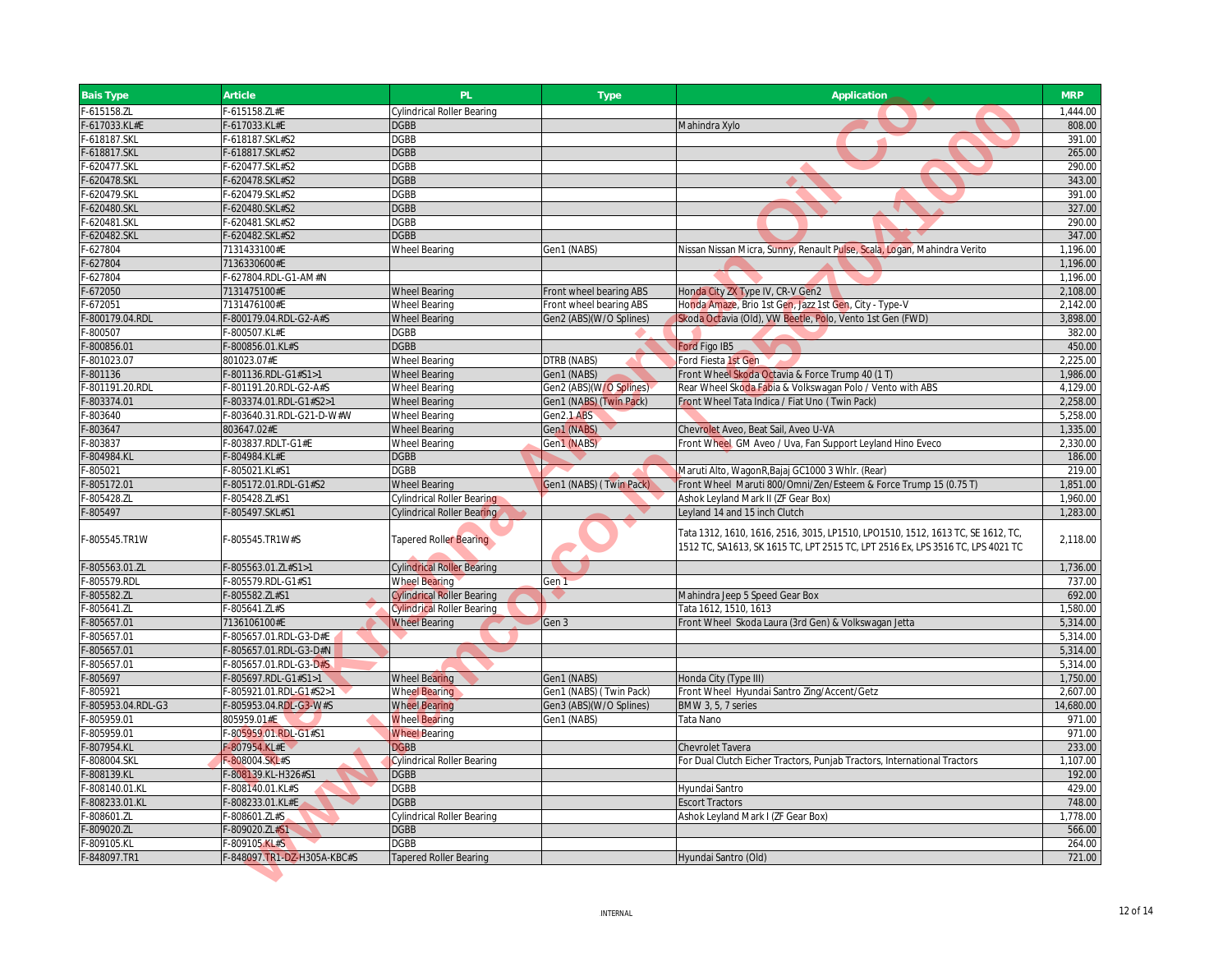| $-848264$ .TR2<br>848264.DY.KBC#E<br>Chevorolet Aveo, Mahindra, Renault, Chevrolet Beat<br><b>Tapered Roller Bearing</b><br>$-88509$<br>88509#S1<br><b>DGBB</b><br>Spicer, Ashok Leyland<br>88509-A#S<br><b>DGBB</b><br>$-88509 - A$<br>Spicer, Ashok Leyland<br>GREASE-XTRA3-100GS60<br>GREASE-XTRA3-100G#S60<br>Grease<br>GREASE-XTRA3-180KGS1<br>GREASE-XTRA3-180KG#S<br>Grease<br>GREASE-XTRA3-1KGS12<br>GREASE-XTRA3-1KG#S12<br>Grease<br>GREASE-XTRA3-200GS60<br>GREASE-XTRA3-200G#S60<br>Grease<br>GREASE-XTRA3-20KGS1<br>GREASE-XTRA3-20KG#S1<br>Grease<br>GREASE-XTRA3-2KGS6<br>GREASE-XTRA3-2KG#S6<br>Grease<br>GREASE-XTRA3-3KGS4<br>GREASE-XTRA3-3KG#S4<br>Grease<br>GREASE-XTRA3-500GS24<br>GREASE-XTRA3-500G#S24<br>Grease<br>GREASE-XTRA3-5KGS4<br>GREASE-XTRA3-5KG#S4<br>Grease | 2,747.00<br>1,097.00<br>1,128.00<br>50.00<br>77,520.00<br>421.00<br>89.00 |
|-------------------------------------------------------------------------------------------------------------------------------------------------------------------------------------------------------------------------------------------------------------------------------------------------------------------------------------------------------------------------------------------------------------------------------------------------------------------------------------------------------------------------------------------------------------------------------------------------------------------------------------------------------------------------------------------------------------------------------------------------------------------------------------------------|---------------------------------------------------------------------------|
|                                                                                                                                                                                                                                                                                                                                                                                                                                                                                                                                                                                                                                                                                                                                                                                                 |                                                                           |
|                                                                                                                                                                                                                                                                                                                                                                                                                                                                                                                                                                                                                                                                                                                                                                                                 |                                                                           |
|                                                                                                                                                                                                                                                                                                                                                                                                                                                                                                                                                                                                                                                                                                                                                                                                 |                                                                           |
|                                                                                                                                                                                                                                                                                                                                                                                                                                                                                                                                                                                                                                                                                                                                                                                                 |                                                                           |
|                                                                                                                                                                                                                                                                                                                                                                                                                                                                                                                                                                                                                                                                                                                                                                                                 |                                                                           |
|                                                                                                                                                                                                                                                                                                                                                                                                                                                                                                                                                                                                                                                                                                                                                                                                 |                                                                           |
|                                                                                                                                                                                                                                                                                                                                                                                                                                                                                                                                                                                                                                                                                                                                                                                                 |                                                                           |
|                                                                                                                                                                                                                                                                                                                                                                                                                                                                                                                                                                                                                                                                                                                                                                                                 | 8,040.00                                                                  |
|                                                                                                                                                                                                                                                                                                                                                                                                                                                                                                                                                                                                                                                                                                                                                                                                 | 804.00                                                                    |
|                                                                                                                                                                                                                                                                                                                                                                                                                                                                                                                                                                                                                                                                                                                                                                                                 | 1,231.00                                                                  |
|                                                                                                                                                                                                                                                                                                                                                                                                                                                                                                                                                                                                                                                                                                                                                                                                 | 210.00                                                                    |
|                                                                                                                                                                                                                                                                                                                                                                                                                                                                                                                                                                                                                                                                                                                                                                                                 | 2,066.00                                                                  |
| K24780-24720<br>K24780-24720-CYC#E<br><b>Tapered Roller Bearing</b><br>Mahindra                                                                                                                                                                                                                                                                                                                                                                                                                                                                                                                                                                                                                                                                                                                 | 767.00                                                                    |
| K25572-25520<br>K25572-25520-CYC#E<br><b>Tapered Roller Bearing</b><br>Counter Shaft GB 60                                                                                                                                                                                                                                                                                                                                                                                                                                                                                                                                                                                                                                                                                                      | 799.00                                                                    |
| (25590-25520<br>K25590-25520-CYC#E<br>Tapered Roller Bearing<br>Mahindra Scorpio                                                                                                                                                                                                                                                                                                                                                                                                                                                                                                                                                                                                                                                                                                                | 924.00                                                                    |
| K25590-25523<br><25590-25523-CYB-W136#S1<br><b>Tapered Roller Bearing</b><br>Tata Safari, Sumo, Mahindra All Models                                                                                                                                                                                                                                                                                                                                                                                                                                                                                                                                                                                                                                                                             | 927.00                                                                    |
| K28580-28521<br>K28580-28521-CYC#E<br><b>Tapered Roller Bearing</b><br>Main Shaft GB 60                                                                                                                                                                                                                                                                                                                                                                                                                                                                                                                                                                                                                                                                                                         | 1.059.00                                                                  |
| K47487-47420<br>K47487-47420#S1<br>Tata LP1510, LP01510, 1512, 1613 TC, SE1612, LP 1510, 1613, LP01313, 1316 TC, 1512<br><b>Tapered Roller Bearing</b>                                                                                                                                                                                                                                                                                                                                                                                                                                                                                                                                                                                                                                          | 1,667.00                                                                  |
| K535-532-A<br>K535-532-A#S1<br><b>Tapered Roller Bearing</b><br>Ashok Leyland                                                                                                                                                                                                                                                                                                                                                                                                                                                                                                                                                                                                                                                                                                                   | 1,542.00                                                                  |
| Ashok Leyland Cargo 1312, 1412, 1512, 1614 Haulage, Cargo 1614 Tipper, Comet                                                                                                                                                                                                                                                                                                                                                                                                                                                                                                                                                                                                                                                                                                                    |                                                                           |
| K566-563#E<br>K566-563<br><b>Tapered Roller Bearing</b><br>1611, Comet Super, Taurus                                                                                                                                                                                                                                                                                                                                                                                                                                                                                                                                                                                                                                                                                                            | 1,854.00                                                                  |
| Ashok Leyland 3118/3516/3718/4018/4923 Rear Wheel Outer<br>(580-572<br><580-572#S1>1<br><b>Tapered Roller Bearing</b>                                                                                                                                                                                                                                                                                                                                                                                                                                                                                                                                                                                                                                                                           | 1,697.00                                                                  |
| K683-672<br>K683-672#S1>1<br><b>Tapered Roller Bearing</b><br>Tata                                                                                                                                                                                                                                                                                                                                                                                                                                                                                                                                                                                                                                                                                                                              | 2,907.00                                                                  |
| K72212-72487<br>K72212-72487#S<br><b>Tapered Roller Bearing</b><br>Ashok Leyland Comet, Viking, Cheetah, Taurus, Tusker, Tipper                                                                                                                                                                                                                                                                                                                                                                                                                                                                                                                                                                                                                                                                 | 2,648.00                                                                  |
| KJM511946-JM511910<br>KJM511946-JM511910#S1>1<br><b>Tapered Roller Bearing</b>                                                                                                                                                                                                                                                                                                                                                                                                                                                                                                                                                                                                                                                                                                                  | 1,407.00                                                                  |
| KL44649-L44610<br>KL44649-L44610-CYC#E<br><b>Tapered Roller Bearing</b><br>Hyundai Santro Old Model                                                                                                                                                                                                                                                                                                                                                                                                                                                                                                                                                                                                                                                                                             | 342.00                                                                    |
| KL68149-L68111<br>KL68149-L68111-CYC#E<br><b>Tapered Roller Bearing</b><br>Chevorolet Spark, Daewoo Matiz                                                                                                                                                                                                                                                                                                                                                                                                                                                                                                                                                                                                                                                                                       | 526.00                                                                    |
| KLM11749-LM11710<br>KLM11749-LM11710#E<br>Santro Wheel Bearing rear(old model)<br>Tapered Roller Bearing                                                                                                                                                                                                                                                                                                                                                                                                                                                                                                                                                                                                                                                                                        | 306.00                                                                    |
| KLM11949-LM11910<br>KLM11949-LM11910#E<br>Tapered Roller Bearing                                                                                                                                                                                                                                                                                                                                                                                                                                                                                                                                                                                                                                                                                                                                | 444.00                                                                    |
| KLM48548-LM48510<br>KLM48548-LM48510-CYC#E<br>Front Wheel - Inner Mahaindra, Tafe, Escort<br>Tapered Roller Bearing                                                                                                                                                                                                                                                                                                                                                                                                                                                                                                                                                                                                                                                                             | 549.00                                                                    |
| KLM501349-LM501310<br>KLM501349-LM501310-CYC#E<br>Mahindra Jeep FC<br><b>Tapered Roller Bearing</b>                                                                                                                                                                                                                                                                                                                                                                                                                                                                                                                                                                                                                                                                                             | 636.00                                                                    |
| KLM603049-LM603011<br>KLM603049-LM603011-CYC#E<br>Tata Sumo, Safari, Sierra & Force Traveller, Trax<br><b>Tapered Roller Bearing</b>                                                                                                                                                                                                                                                                                                                                                                                                                                                                                                                                                                                                                                                            | 796.00                                                                    |
| KLM603049-LM603012<br>KLM603049-LM603012-CYB-W136#S<br><b>Tapered Roller Bearing</b><br>Mahindra XYLO Pinion bearing                                                                                                                                                                                                                                                                                                                                                                                                                                                                                                                                                                                                                                                                            | 752.00                                                                    |
| KLM67048-LM67010<br>KLM67048-LM67010-CYC#E<br><b>Toyota Qualis</b><br><b>Tapered Roller Bearing</b>                                                                                                                                                                                                                                                                                                                                                                                                                                                                                                                                                                                                                                                                                             | 392.00                                                                    |
| KM12649-M12610-CYC#E<br>Front Wheel GM Tavera / Escorts Tractors / Ambassador<br>KM12649-M12610<br><b>Tapered Roller Bearing</b>                                                                                                                                                                                                                                                                                                                                                                                                                                                                                                                                                                                                                                                                | 436.00                                                                    |
| KM12649-M12610-H305A<br>KM12649-M12610-CYC#E<br><b>Tapered Roller Bearing</b><br>Chevrolet Tavera, Escorts Tractors, Ambassador                                                                                                                                                                                                                                                                                                                                                                                                                                                                                                                                                                                                                                                                 | 436.00                                                                    |
| KM86649-M86610<br>KM86649-M86610-CYC#E<br><b>Tapered Roller Bearing</b><br>Transmission/Pinion Mahindra Scorpio, Pick Up, Maxx, Ace, Tempo Traveler                                                                                                                                                                                                                                                                                                                                                                                                                                                                                                                                                                                                                                             | 861.00                                                                    |
| NJ304-E-XL-TVP2<br>NJ304-E-XL-TVP2#S<br><b>Cylindrical Roller Bearing</b>                                                                                                                                                                                                                                                                                                                                                                                                                                                                                                                                                                                                                                                                                                                       | 2,991.00                                                                  |
| NJ304-E-XL-TVP2-C3<br>NJ304-E-XL-TVP2-C3#S1<br><b>Cylindrical Roller Bearing</b>                                                                                                                                                                                                                                                                                                                                                                                                                                                                                                                                                                                                                                                                                                                | 2,991.00                                                                  |
| NJ305-E-XL-M1<br>NJ305-E-XL-M1#S1>1<br><b>Cylindrical Roller Bearing</b><br>Tata 407, Mahindra 5 Speed Gear Box                                                                                                                                                                                                                                                                                                                                                                                                                                                                                                                                                                                                                                                                                 | 867.00                                                                    |
| NJ305-E-XL-TVP2<br>NJ305-E-XL-TVP2#S1<br>Tata 407, Mahindra 5 Speed Gear Box<br><b>Cylindrical Roller Bearing</b>                                                                                                                                                                                                                                                                                                                                                                                                                                                                                                                                                                                                                                                                               | 741.00                                                                    |
| New Holland 3630<br>NJ307-E-XL-TVP2<br>NJ307-E-XL-TVP2#S1<br><b>Cylindrical Roller Bearing</b>                                                                                                                                                                                                                                                                                                                                                                                                                                                                                                                                                                                                                                                                                                  | 1,417.00                                                                  |
| NJ307-E-XL-TVP2-C3<br>NJ307-E-XL-TVP2-C3#S<br><b>Cylindrical Roller Bearing</b>                                                                                                                                                                                                                                                                                                                                                                                                                                                                                                                                                                                                                                                                                                                 | 1,417.00                                                                  |
| NJ309-XL<br>NJ309-XL#S<br><b>Cylindrical Roller Bearing</b><br>Mahindra Arjun, 575, 601, 444, Bull Pinion                                                                                                                                                                                                                                                                                                                                                                                                                                                                                                                                                                                                                                                                                       | 1,376.00                                                                  |
| NJ309-XL-C3<br>NJ309-XL-C3#E<br><b>Cylindrical Roller Bearing</b>                                                                                                                                                                                                                                                                                                                                                                                                                                                                                                                                                                                                                                                                                                                               | 1,376.00                                                                  |
| NU305-E-XL-TVP2<br>NU305-E-XL-TVP2#S<br><b>Cylindrical Roller Bearing</b>                                                                                                                                                                                                                                                                                                                                                                                                                                                                                                                                                                                                                                                                                                                       | 2,991.00                                                                  |
| NU305-E-XL-TVP2-C3<br>NU305-E-XL-TVP2-C3#S<br><b>Cylindrical Roller Bearing</b>                                                                                                                                                                                                                                                                                                                                                                                                                                                                                                                                                                                                                                                                                                                 | 2,991.00                                                                  |
| NU309-XL-C3<br><b>NU309-XL-C3#E</b><br>Tata Main Shaft<br><b>Cylindrical Roller Bearing</b>                                                                                                                                                                                                                                                                                                                                                                                                                                                                                                                                                                                                                                                                                                     | 1,362.00                                                                  |
| NUP308-E-XL-N-JP1-C3<br>NUP308-E-XL-N-JP1-C3#S1<br>Tata GB 75 Gear Box<br><b>Cylindrical Roller Bearing</b>                                                                                                                                                                                                                                                                                                                                                                                                                                                                                                                                                                                                                                                                                     | 1,254.00                                                                  |
| NUP309-E-XL-N-JP1<br>NUP309-E-XL-N-JP1#S1<br>Tata GB 40 Gear Box, Ashok Leyland GS13<br><b>Cylindrical Roller Bearing</b>                                                                                                                                                                                                                                                                                                                                                                                                                                                                                                                                                                                                                                                                       | 1.902.00                                                                  |
| NUP310-E-XL-N-JP1<br>NUP310-E-XL-N-JP1#S1<br><b>Cylindrical Roller Bearing</b><br>Tata GB 50 Gear Box                                                                                                                                                                                                                                                                                                                                                                                                                                                                                                                                                                                                                                                                                           | 2,641.00                                                                  |
| Z-510148.01.ZL<br>Z-510148.01.ZL#S<br>Pinion Pilot Bearing Tata Trucks<br><b>Cylindrical Roller Bearing</b>                                                                                                                                                                                                                                                                                                                                                                                                                                                                                                                                                                                                                                                                                     | 989.00                                                                    |
| Tail Pinion TATA LP1510, LP01510, LP01510/1512, 1613 TC, SE1612, LP 1510/1613,<br>Z-511482 (31312)<br>Z-511482.TR1PW#S1>1<br><b>Tapered Roller Bearing</b><br>LP01313 / 1316 TC/1512                                                                                                                                                                                                                                                                                                                                                                                                                                                                                                                                                                                                            | 2,654.00                                                                  |